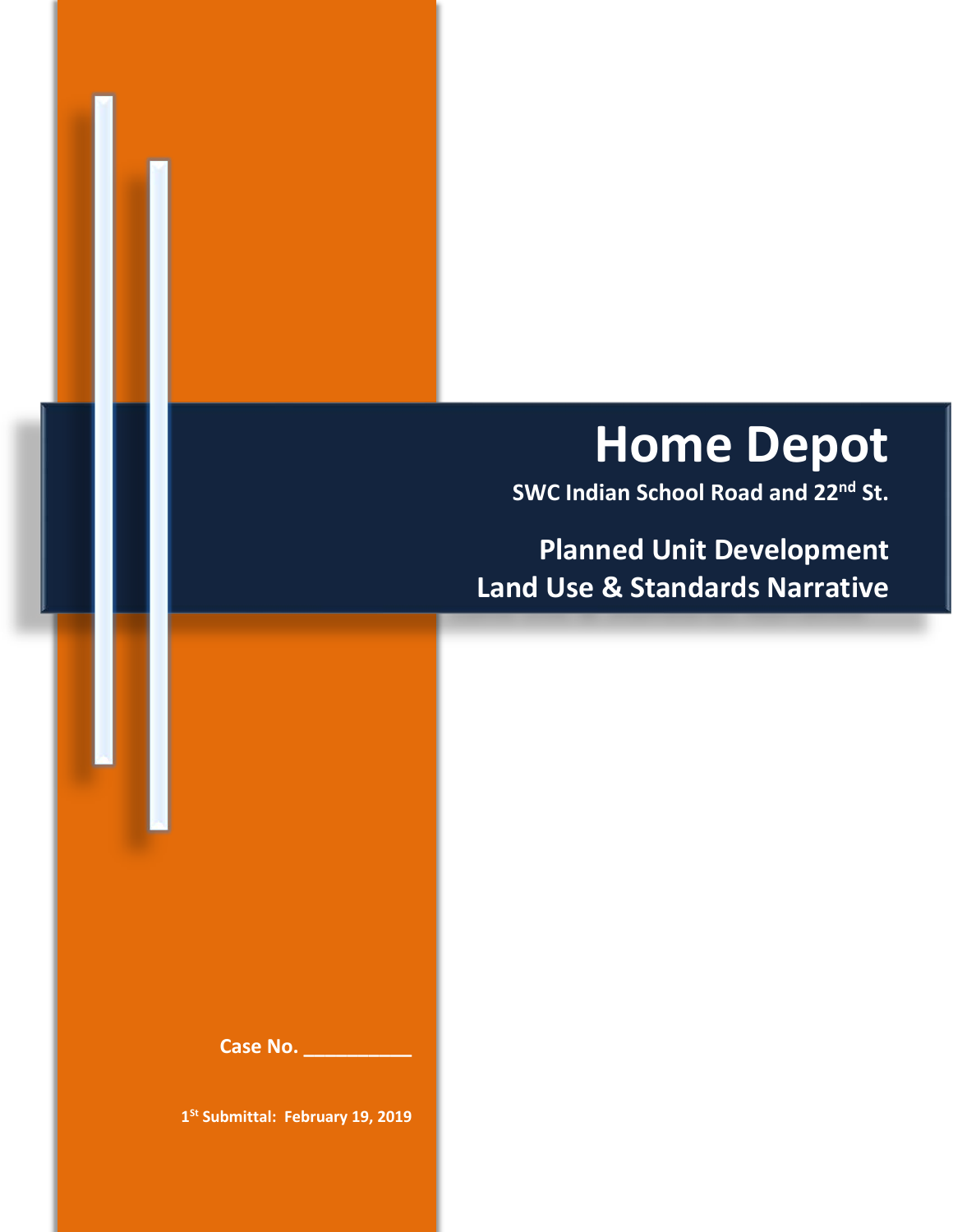### **PRINCIPALS AND DEVELOPMENT TEAM**

*Developer***: Diversified Realty Services, Inc.**  7135 E Camelback Rd Suite F240 Scottsdale, AZ 85251 Contact: Dave Leyvas Phone: (602) 381-6600 Email: [DLeyvas@dcb-drs.com](mailto:DLeyvas@dcb-drs.com)

*Architect:* **Lars Andersen & Associates, Inc.** 4694 W Jacquelyn Avenue Fresno, CA 93722 Contact: Scott Mommer (559) 276-2790 Ext. 112 (559) 276-0850 Fax [SMommer@larsandersen.com](mailto:SMommer@larsandersen.com)

*Attorney*:

**Earl Curley & Lagarde** 3101 North Central Avenue, Suite #1000 Phoenix, Arizona 85012 Attorney: Stephen C. Earl Planning Consultant: Gary King Phone: (602) 265-0094 E-mail: [searl@ecllaw.com](mailto:searl@ecllaw.com) E-mail: [gking@ecllaw.com](mailto:gking@ecllaw.com)

*Traffic and Parking Engineering***: J2 Engineering & Environmental Design** Contact: Jamie Blakeman 4649 E Cotton Gin Loop Suite B2 Phoenix, AZ 85040 Phone: (602) 438-2230 E-mail: [jblakeman@j2design.us](mailto:jblakeman@j2design.us)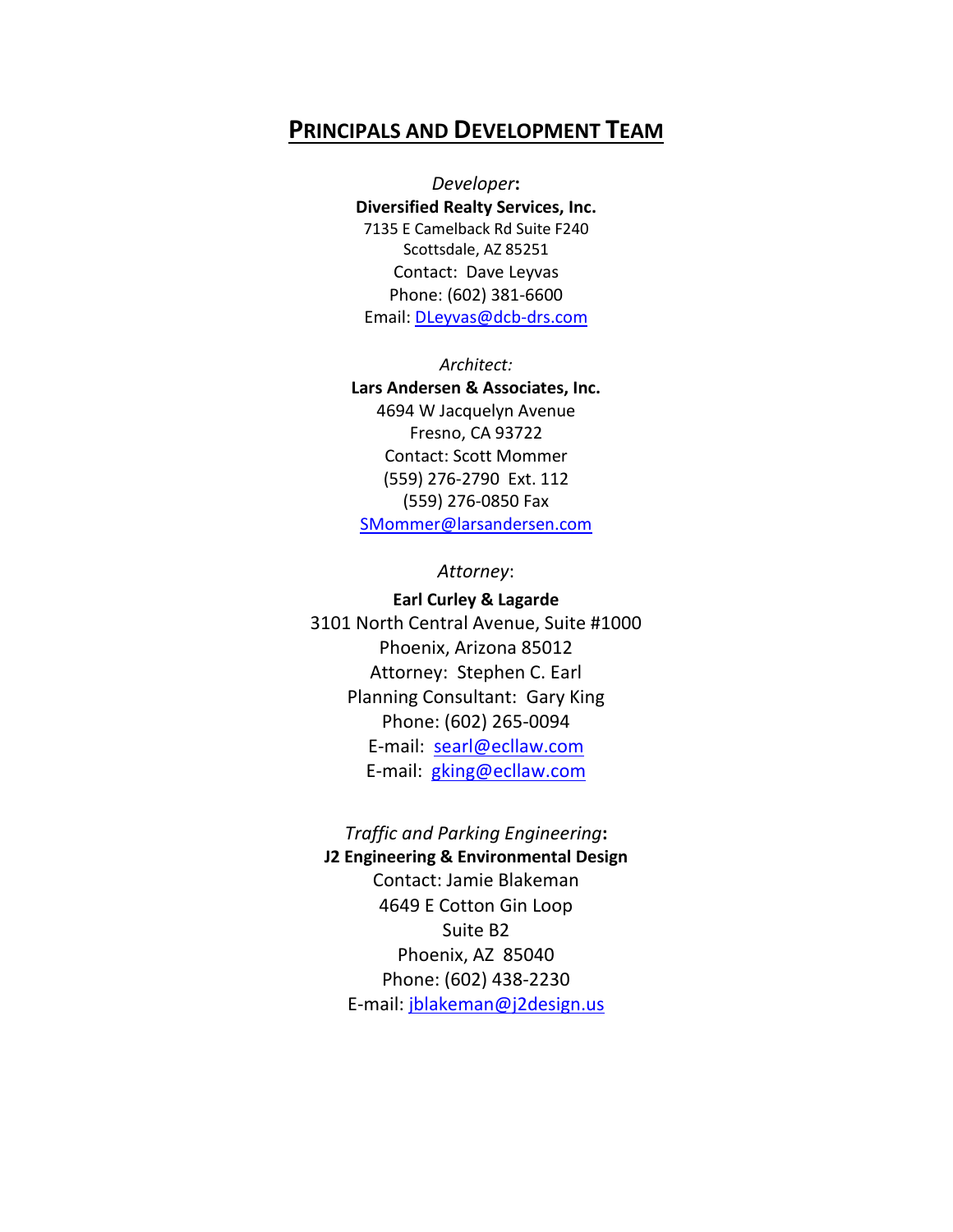### **PLANNED UNIT DEVELOPMENT DISCLAIMER**

A Planned Unit Development ("PUD") is intended to be a stand-alone set of zoning regulations for a particular project. Provisions not specifically regulated by the PUD are governed by the City of Phoenix Zoning Ordinance. A PUD includes substantial background information to illustrate the intent of the development. However, these purpose and intent statements are not necessarily requirements to be enforced by the City. The PUD only modifies zoning ordinance regulations to fit the unique character of the project, site characteristics and location. It does not modify other City Codes or requirements. Additional public hearings may be necessary, such as, but not limited to, right-of-way abandonments.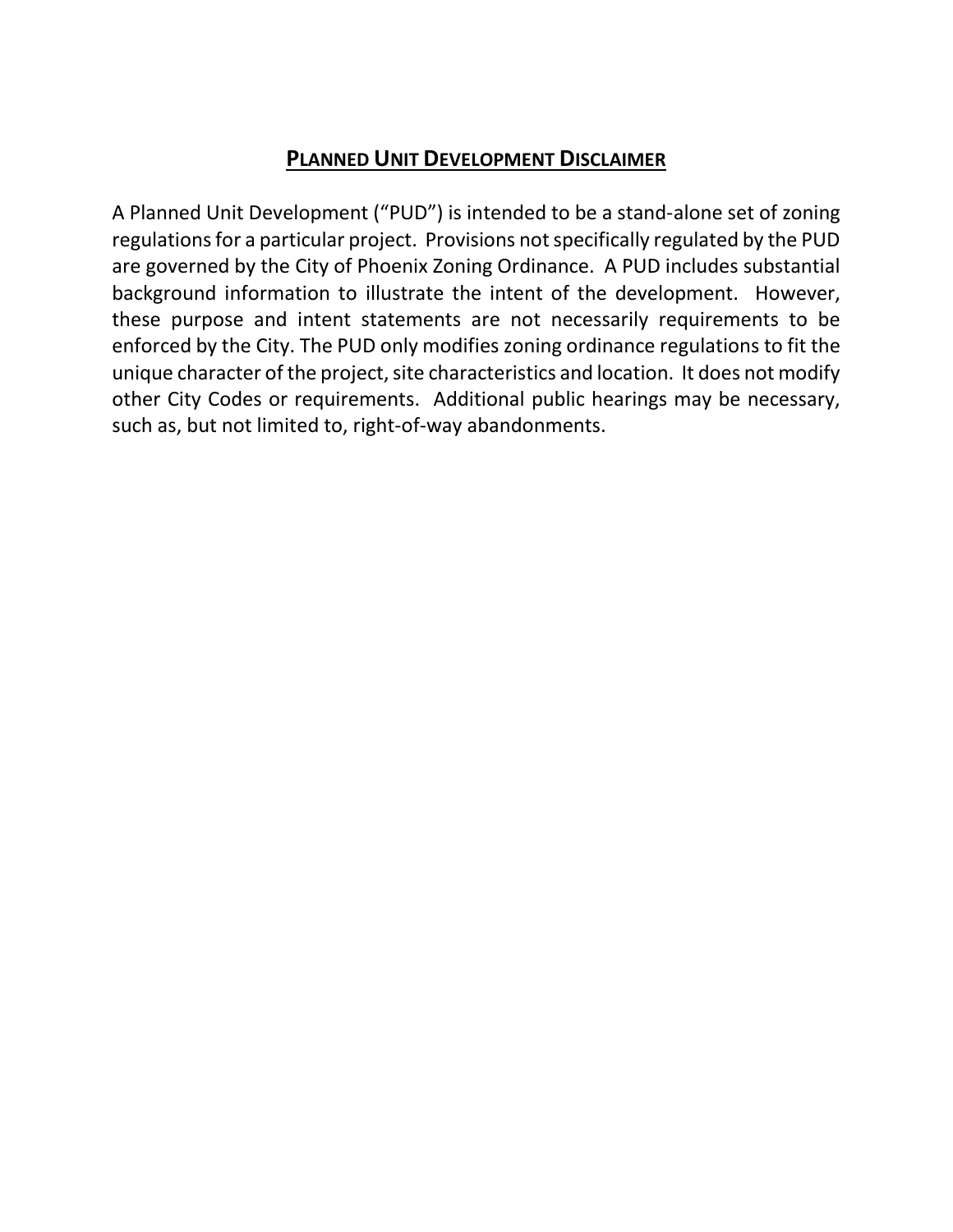### **TABLE OF CONTENTS**

| 2  |
|----|
| 3  |
| 6  |
| 10 |
| 13 |
| 16 |
| 17 |
| 21 |
|    |

|--|--|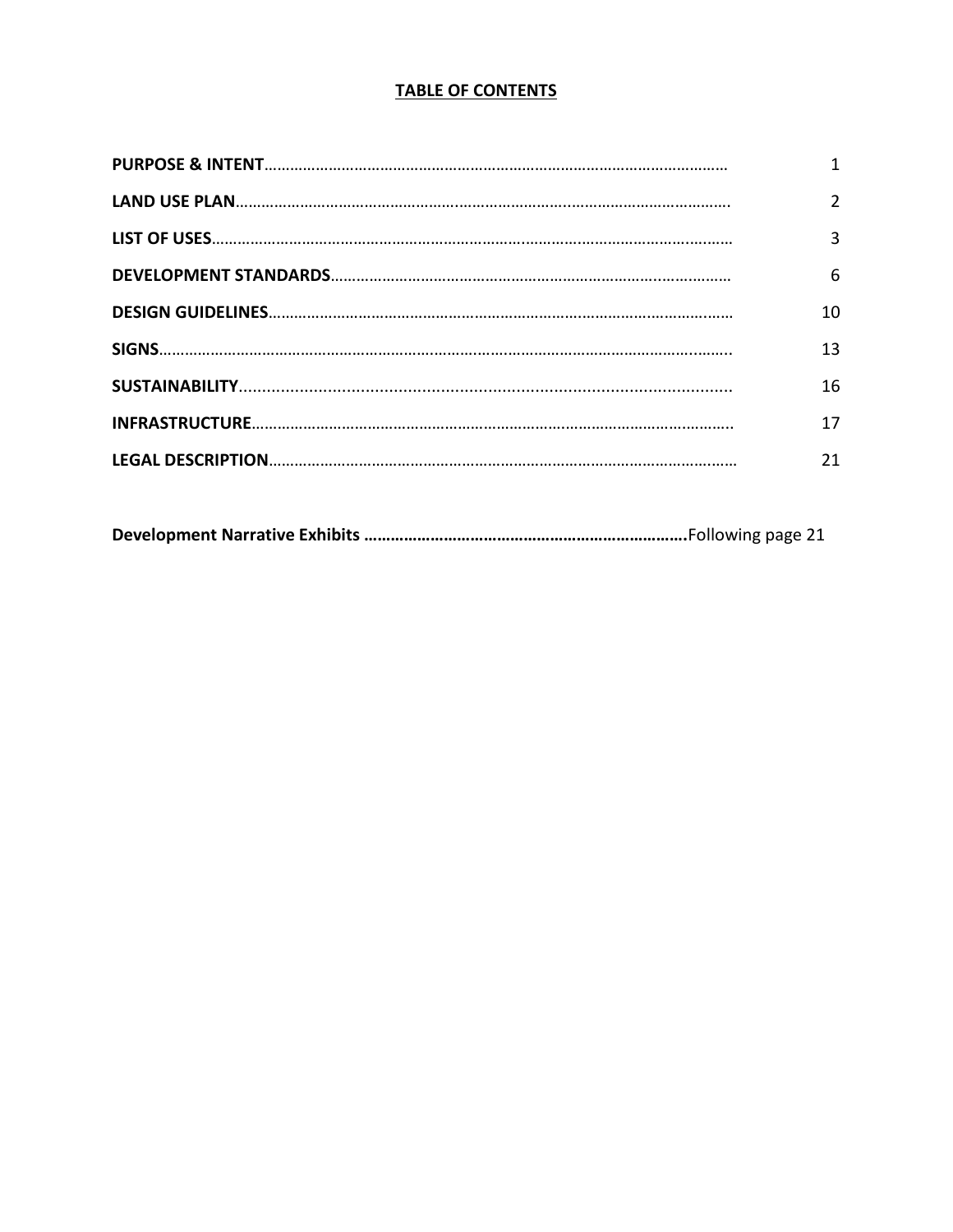### **A. PURPOSE & INTENT**

#### *1. Project Overview and Goals*

The Home Depot Inc., or Home Depot, was created in 1979 in Atlanta and Decatur Georgia. Since then, Home Depot has become the largest home improvement retailer in the United States. Home Depot sells tools, home design and construction products, appliances and fixtures as well as landscape products and design services. Here in the Phoenix Valley, Home Depot began operations in former grocery stores and unsuccessful home improvement stores. Over the years, Home Depot has improved and refined its business operation and store layouts, building their stores and garden centers from the ground to implement their evolving vision of what a Home Depot should be, especially in urban areas. Home Depot now has stores in all 50 states, the District of Columbia, Puerto Rico, the Virgin Islands, and Guam), all 10 provinces of Canada, and the 31 states and Federal District of Mexico.

In Phoenix, the original plan was to establish a store that could serve an 8-mile radius. Once the initial coverage of the Valley was established, it became apparent that Home Depot should build more stores to serve a smaller radius based on population density, demographics and homeowner needs. While a store is located at 36<sup>th</sup> St. and Thomas, once vacant infill parcels in the central city area have recently been developed or redeveloped as the central city has begun to flourish so this area of Phoenix is now underserved.

This new store is intended to primarily serve areas north, east and west of the proposed store in the central part of Phoenix. All customary products and services that are sold, offered or provided in the Valley – and nationwide, will be available in this store, but the overall store and garden center have been reduced in size to fit its context. Home Depot customers expect consistency between stores, which will still be there, but the architecture and site design have been significantly upgraded for this store.

At just 8.72 net acres, this will be the smallest Home Depot site in Arizona. This central city area is an important segment of the Phoenix home improvement market that is currently underserved. In order to be respectful of adjacent and nearby commercial and residential properties, Home Depot will internalize a number of activities that otherwise would occur outside or behind the store. Since this site backs up to a street, back of house activities have been taken inside.

This PUD will result in a development that wouldn't otherwise be required under the City's existing zoning and development standards. This PUD addresses the context in which it is located and provides a much higher level of architectural design as well as addressing the urban heat island effect here in an urbanized desert setting.

#### *2. Sites Overall Design Concept*

Home Depot is bringing a unique design approach for a smaller urban store at this site. Home Depot uses a standard set of architectural designs throughout the country where permitted, but here that design's vernacular has been significantly modified to suit the character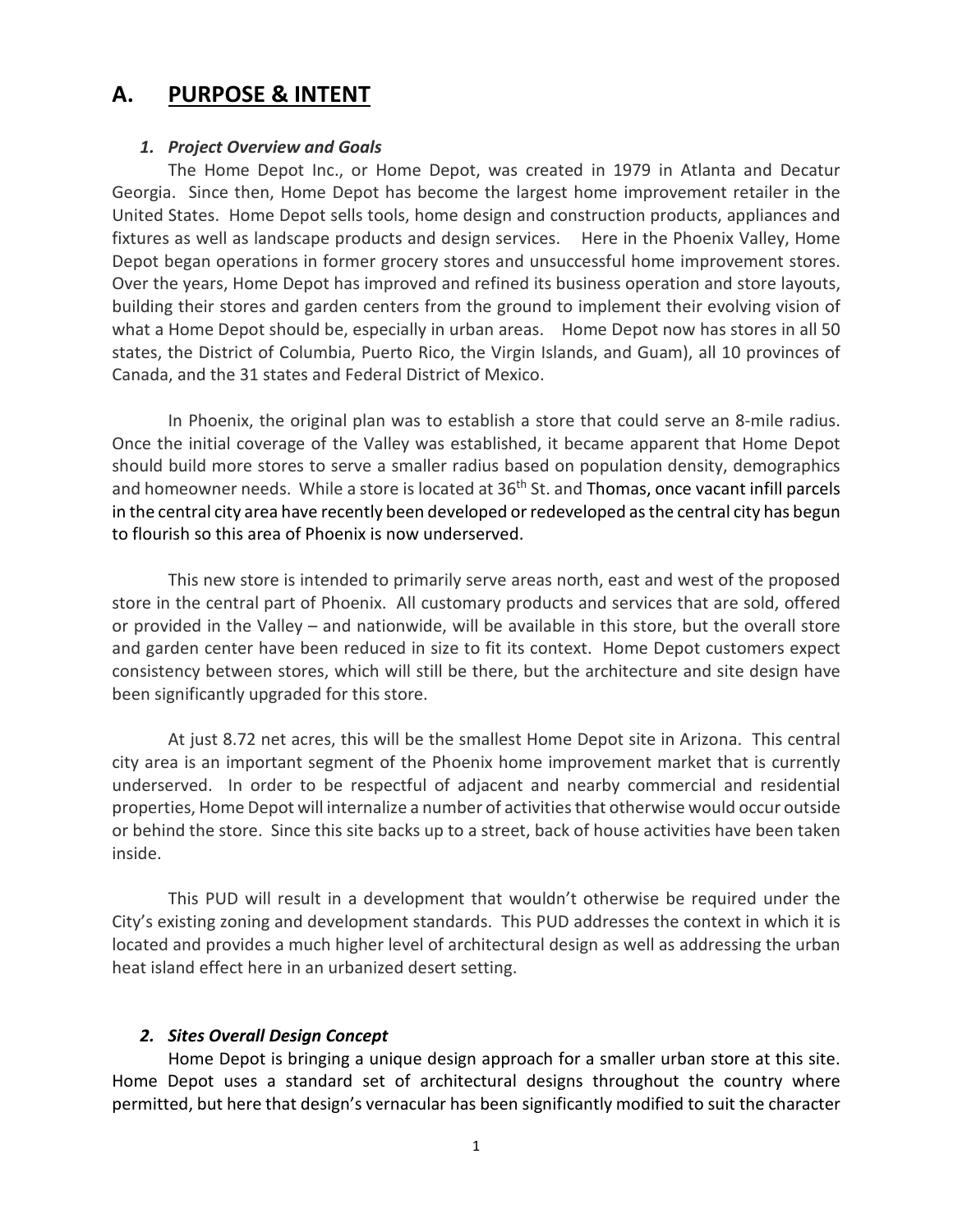of this area of central Phoenix. The varied use of different materials and design elements, smaller overall footprint, the lack of back-of-house activities, overall smaller store and garden center, extensive perimeter landscaping and full four-sided architecture make this a very unique design approach for Home Depot.

As noted, the street perimeters will have 25-ft. of enhanced landscaping and tree lined setbacks. The architectural design on the front of the store will be carried around all four sides of the building, providing an attractive urban appearance to this new store. The Garden Center will have a 10-ft. high wall with architectural enhancements that will wrap around from the enclosed loading area.



# **B. LAND USE PLAN**

### *1. Land Use Categories*

There is just one primary land use for this PUD, that being a large retail anchor store. This use and the accessory uses are listed in Table No. 1.

### *2. Conceptual Site Plan*

Typical Home Depot stores over the years in Phoenix have ranged in size from 104,000 to 107,000 with a Garden Center that is typically over 35,000 sf. for an overall total of as much as 142,000 sf. and an overabundant supply of parking that generally equals 6 spaces per 1,000 sf for the retail uses. The Zoning Ordinance only requires 4 sp./1,000 sf. for this particular store design. While it has not proven effective to reduce the size of the main store based on customer comments, Home Depot has re-evaluated the size of the Garden Center and the size of their standard parking fields and has come to the conclusion that for this site almost 500 required parking spaces just isn't necessary and the Garden Center itself need only be 18,000 sf. in size. In fact, in order to avoid experiencing parking lots with scores of unused spaces, Home Depot is now featuring smaller fields of asphalt parking lots at new Home Depot store sites across the country to fit the actual demand.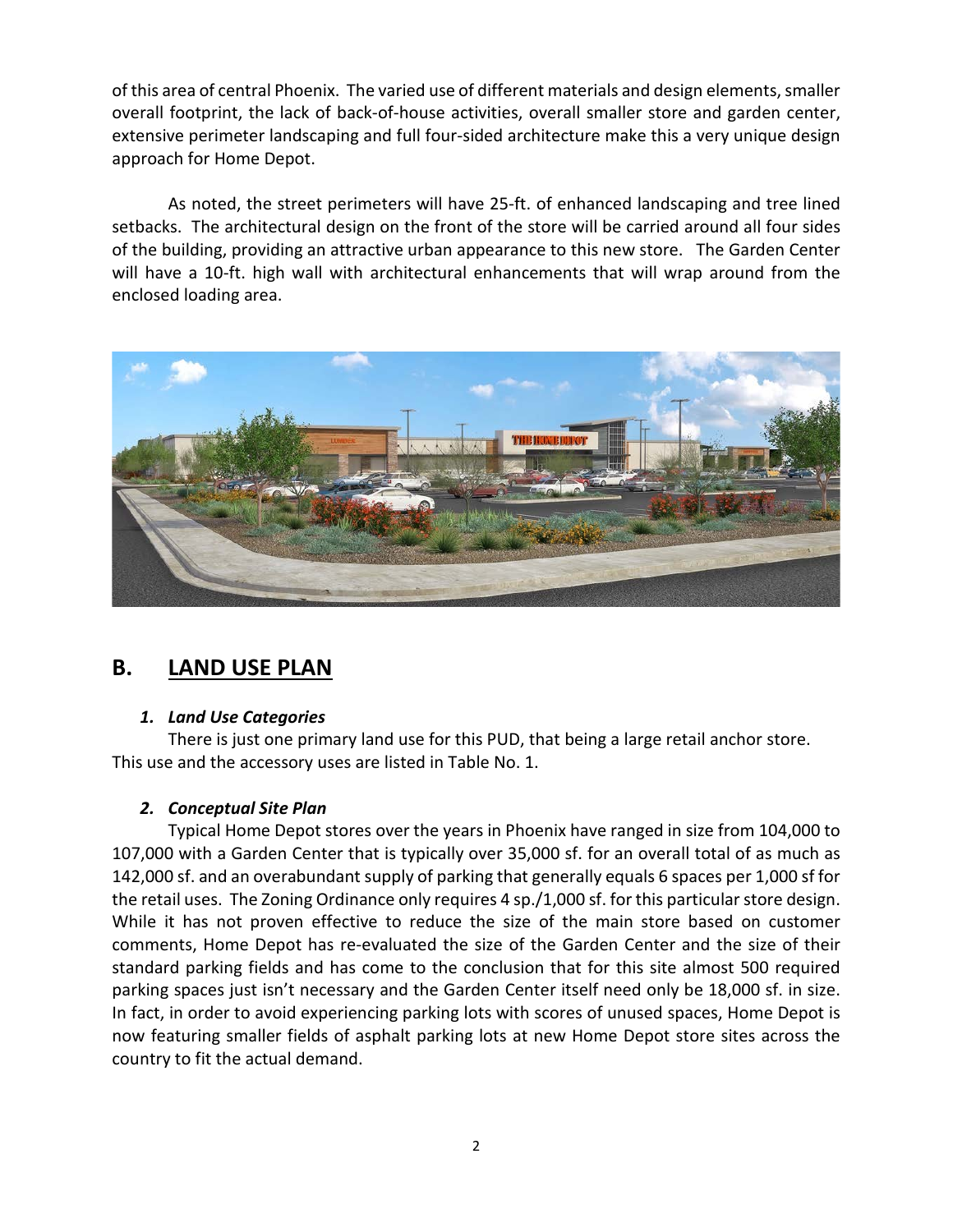The e-commerce wave has affected Home Depot less than most retail stores, but their customers are also now ordering products, including building materials, and having them delivered directly to their homes or businesses. At 124, 299 sf. of total retail area, this will be the smallest Home Depot in the City. This has likewise affected the number of on-site parking spaces that will be needed here.

The conceptual site plan provided in this application was designed to fundamentally meet all of the C-2 development standards. The perimeter has the required 20-ft. min./25-ft. avg. building and landscaped setbacks, the requisite walkways for pedestrians in the parking field, proper landscape island spacings and required parking space dimensions. In addition, the conceptual site plan complies with the fundamental requirements of the Large-Scale Commercial standards, including a maximum building height of 35-ft., 10% of the parking lot being landscaped and larger landscape materials on the perimeters.

The conceptual site plan also complies with the intent of the 60-ft. building setback from a property line. That standard was created using the assumption that big box developments backed up to neighborhoods. The 60-ft. setback is consistent with a Fire Code requirement for a setback from an interior property, but it does not apply when a building is near a street as evidenced by the Leslie's buildings setback from Indian School Road. This site backs up to Fairmount Avenue and is therefore setback 75-ft. from the closest residential property line.

# **C. LIST OF USES**

| The permitted uses in this PUD are provided in the following table. Uses in this PUD are either |
|-------------------------------------------------------------------------------------------------|
| permitted, permitted as an accessory use, possibly with restrictions, or as a Temporary Use.    |

|    | <b>Table 1: List of Uses</b>                                                                    |                                          |                                           |                                           |
|----|-------------------------------------------------------------------------------------------------|------------------------------------------|-------------------------------------------|-------------------------------------------|
|    | <b>Land Uses</b>                                                                                | <b>Permitted</b><br><b>Principal Use</b> | <b>Permitted Accessory</b><br><b>Uses</b> | <b>Permitted</b><br><b>Temporary Uses</b> |
| 1. | Retail<br>NOTE: Sales of second hand/used<br>merchandise; indoors or outdoors<br>is prohibited. |                                          |                                           |                                           |
| 2. | Display of merchandise<br>outdoors subject to standards                                         |                                          | $*(1)$                                    |                                           |
| 3. | Permanent outdoor garden<br>sales (garden/outdoor living<br>center)                             |                                          | $**(2)$                                   |                                           |
| 4. | Temporary outdoor display and<br>sales                                                          |                                          |                                           | $\bullet$ ***(3)                          |
| 5  | Seasonal Sales<br>(see explanation)                                                             |                                          |                                           |                                           |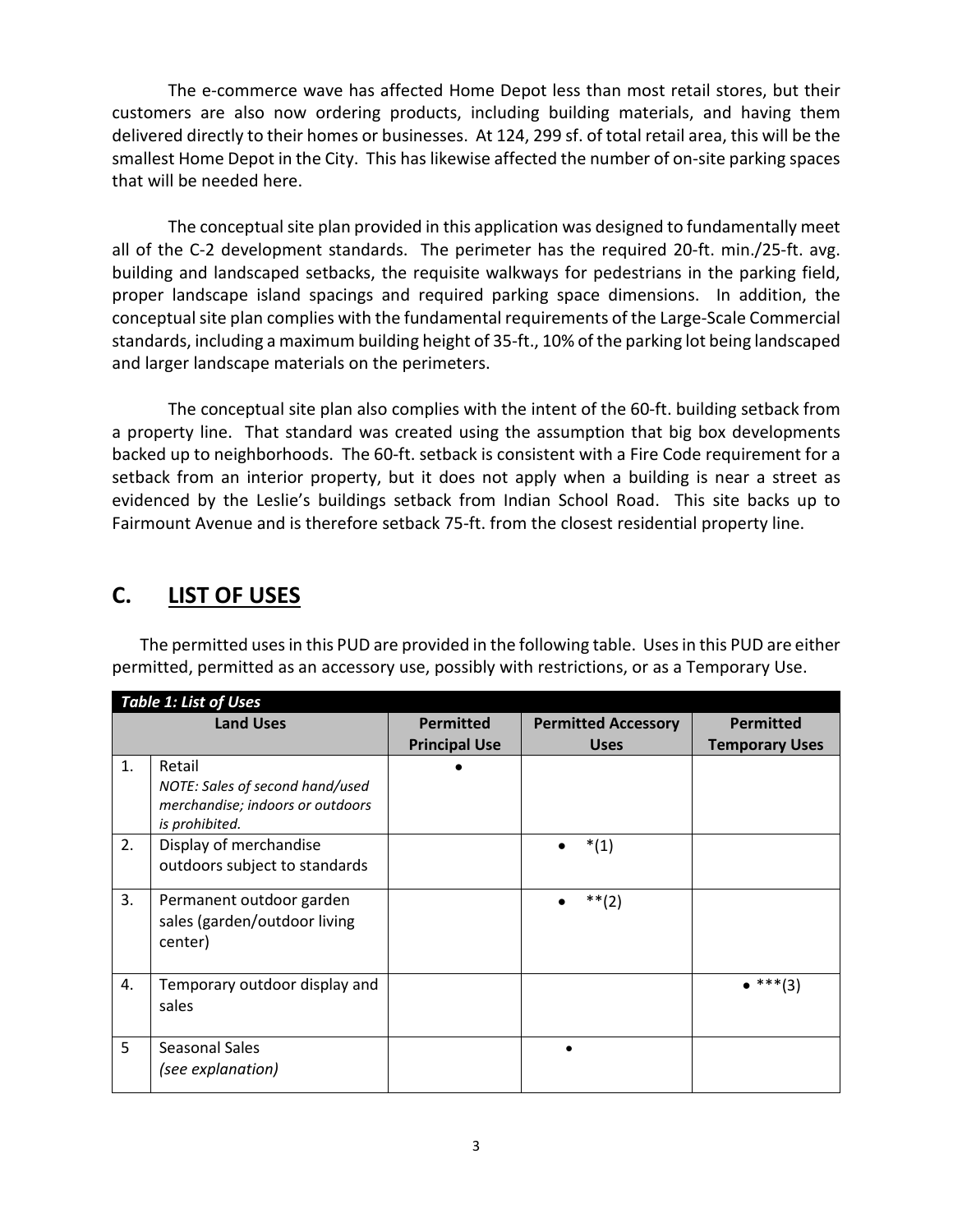| 6. | <b>Tool Rental Center (TRC)</b><br>The general operations for the<br>is the rental of tools associated<br>with general construction,<br>which could range from a drill<br>to a larger power equipment. |  |      |
|----|--------------------------------------------------------------------------------------------------------------------------------------------------------------------------------------------------------|--|------|
|    | Temporary outdoor storage<br>containers                                                                                                                                                                |  | **** |

#### • *Permitted Principal Uses*

Uses specifically permitted or analogous to those specifically permitted as determined by the City of Phoenix Zoning Administrator.

#### • *Permitted Accessory Uses*

Uses specifically permitted as an accessory to a permitted principal use. Permitted accessory uses that are allowed as accessory to a permitted principal use are located in the "Accessory" land use group within Table 1.

#### • *Permitted Temporary Uses*

Uses that are temporary in nature, accessory to the primary use and may be either indoors or outdoors.

**\* (1)**

- a. A maximum 300 square feet of display area can be located anywhere along the building except as noted in Section 623.C.2.b;
- b. No display or sale is permitted within ten linear feet of either side of the building entrance or exit;
- c. The depth, measured from the front facade of the building, may not exceed ten feet unless otherwise approved by the Planning and Development Department upon a determination that a greater depth does not interfere with any pedestrian passage;
- d. Payment for the products displayed must occur indoors;
- e. Outdoor display or sales shall not be located within any required setbacks or in the parking lot;

**\*\* (2)**

- (1) Permanent outdoor sales (Garden Center) areas are limited to a maximum of 35,000 gross square feet.
- (2) The outdoor sales area may be increased from 35,000 gross square feet to a maximum area of 50,000 gross square feet only upon securing a use permit and when:
	- (A) It is demonstrated that the proposed modification is not detrimental to adjacent property or the public welfare in general, or
	- (B) Due to a small or irregular lot size or configuration, reasonable compliance with the standards of this section is precluded or impractical.
- (3) Products sold outdoors shall be screened by a minimum eight (8) foot high solid masonry wall or screened so as not to be visible from property line or street. Wall shall have a decorative finish that is complimentary to the primary building walls for all required screening.
- (4) Decorative screen material(s) may be used only in garden centers but shall not exceed 50% of the screened area. Decorative screening may include one or more of the following: wire, fabric, screen material, landscaping and/or alternative materials, as approved by the Planning and Development Department.
- (5) Chain link fencing is not permitted.

**\*\*\* (3)**

- (1) Designate the area reserved for outdoor display and sales at front of building on site plan and delineate decoratively on the property.
- (2) Temporary outside display and sales areas are subject to the following standards:
	- (A) Maximum 500 square feet of display area;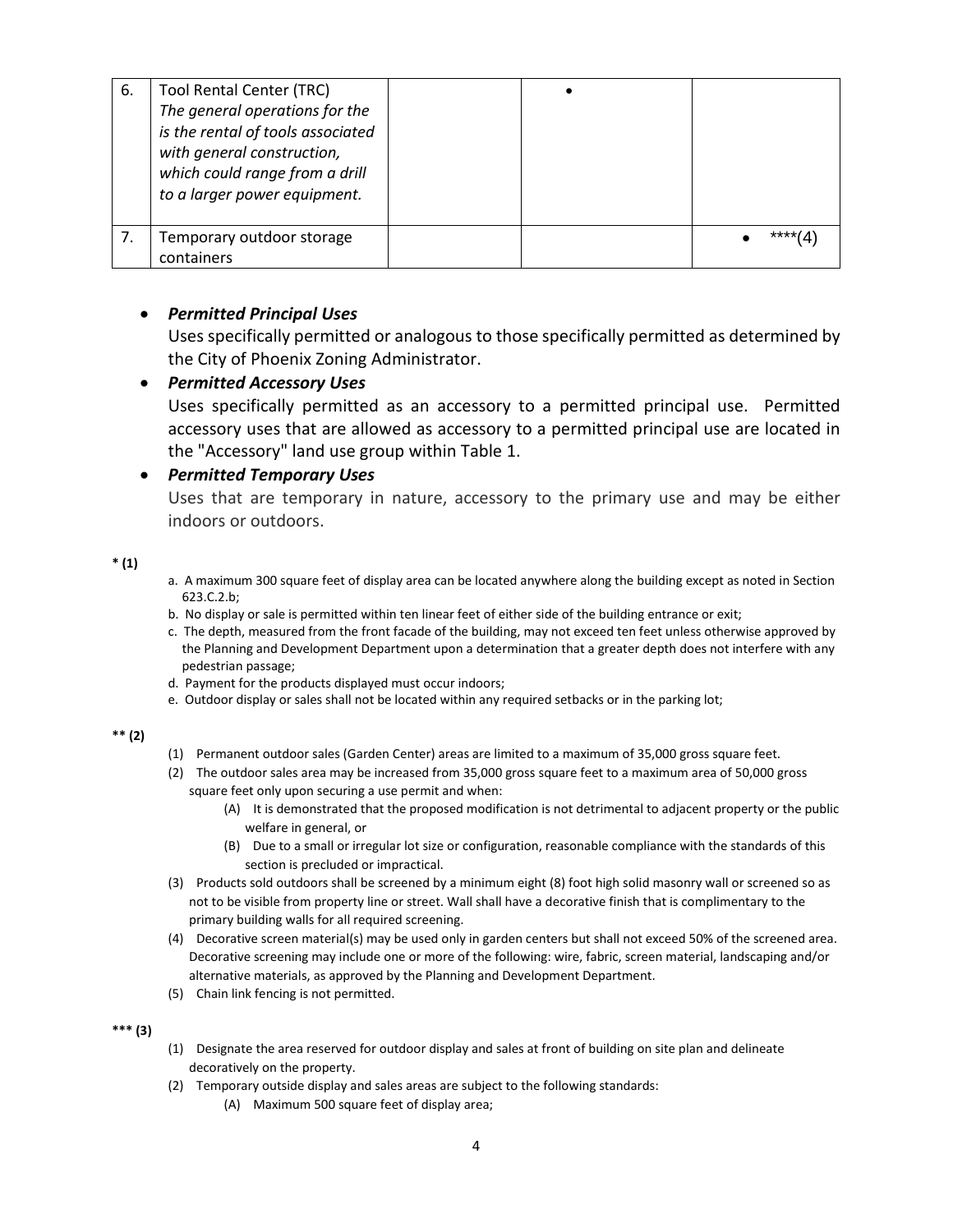(B) No display and/or sales is permitted within 25 linear feet of either side of the building entrance(s)/exit(s);

(C) The allowable square footage and/or proximity of the display area to the building entrances/exits may be modified by 50 percent only upon securing a use permit when it is clearly demonstrated that the proposed modification is not detrimental to adjacent property and the public welfare in general.

### **\*\*\*\* (4)**

- (1) Designate an area for screened temporary storage containers at rear or sides of property, if provided.
- (2) Temporary storage container area shall be screened by a minimum eight (8) foot high solid masonry wall or screened so as not to be visible from property line or street.
- (3) A use permit must be obtained in accordance with the provisions of Section 307 in order to install/place temporary storage container(s).

#### *Seasonal Sales Description – Permitted Accessory Use*

During certain times of the year, namely Christmas and the start of Spring, demand for certain products increases significantly. During Christmas, when hardware, garden and building supply sales are historically lower than at other times of year, Christmas tree sales become an important part of Home Depot's operation. In the Spring, hardware, garden and building supply sales reach their highest volumes of the year as homeowners, builders and contractors undertake yard, home and other improvements.

During the Winter season, Christmas trees sell at a brisk pace and require display areas to accommodate a variety of tree types and sizes aligned with customer preferences. In addition, the high sales volumes and the bulkiness of the trees limit the ability to conduct tree sales within the Home Depot store. Since at least 1985, the City of Phoenix, in recognition of the difficulty's attendant with the indoor display of Christmas trees and sales, has approved the outdoor display and sales of Christmas trees subject to certain parameters. Since 2010, Home Depot has obtained use permits to designate where such Seasonal Sales will occur on site. By including Seasonal Sales in this PUD, Home Depot is designating a specific location to conduct the Christmas tree sales and to establish the time frame during which such tree sales may occur.

Also, another very successful and customer appreciated program is the Spring garden event, which consolidates the very popular demand for a wide variety of types, sizes, and quantities of plants and associated garden materials into a specific location. Due to the heightened sales volume at the beginning of Spring as well as the variety and size of the Garden items being purchased, it is difficult to conduct both the display of products and the sale transactions within the confines of the existing store. Adding to the practical difficulties discussed above, the plant materials must be watered and exposed to the sunlight which is even more difficult to do inside of the store with the noted volumes of plants at the beginning of Springtime. Consequently, there is a need to provide a dedicated display and sales area separate from the main store to facilitate the sale and display of these high-volume garden items.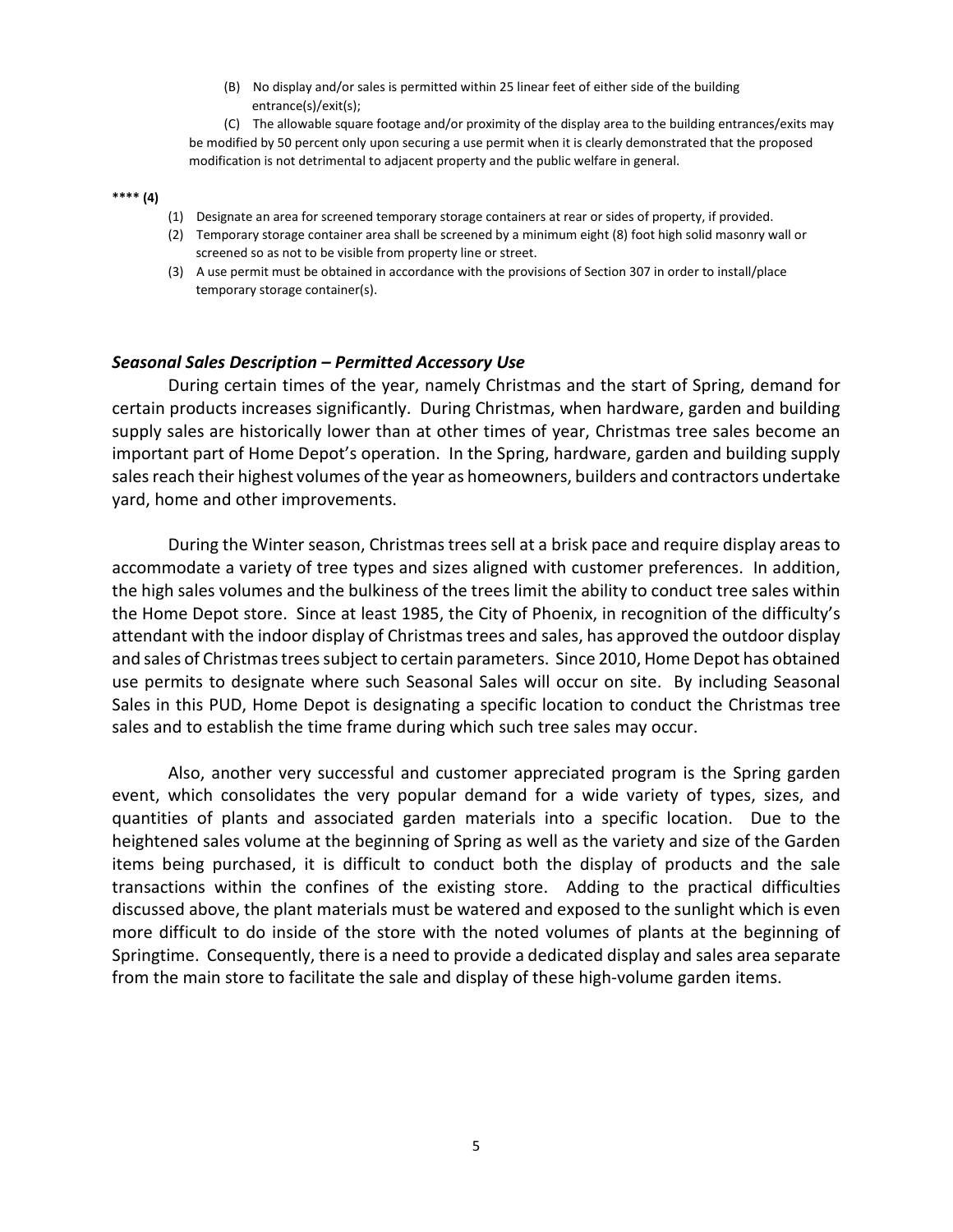Home Depot is proposing seasonal sales events outdoors in a 10,000 square feet area of the parking lot (44 parking stalls) to use for seasonal sales events at specific times during the year. These 44 parking spaces are in excess of the required number of spaces as set forth in this PUD. These events are posed to occur at the following times:

- **Christmas Trees:** Approximately 1 month from mid-November to late December
- **Spring Garden Supplies:** Approximately 3 months from February to late May

The area being proposed for the seasonal sales area is approximately 10,000 sq. ft. and will be secured with 6 feet high temporary chain link fencing. The location of the temporary sales and display area of the Home Depot parking lot does not hinder overall parking lot circulation while still providing reasonable visibility to customers who have entered the parking lot.

# **D. DEVELOPMENT STANDARDS**

The Development Standards and Guidelines for this PUD are listed below. The representative images provided herein and attached hereto are intended to communicate the level of quality and design vocabulary for this project. The final design will rely on and comply with the following development standards and design guidelines.

All other standards in the City of Phoenix Zoning Ordinance (not otherwise addressed herein) shall apply to this development.

|                | <b>Table 2.1: Development Standards Table</b>                                  |                                                                                        |  |  |
|----------------|--------------------------------------------------------------------------------|----------------------------------------------------------------------------------------|--|--|
|                | <b>Standard</b>                                                                | <b>PUD</b>                                                                             |  |  |
| a.             | <b>Density / Number of Dwelling Units</b>                                      |                                                                                        |  |  |
|                | Not Applicable (N/A)                                                           |                                                                                        |  |  |
| $\mathbf{b}$ . | <b>Minimum Lot Width/Depth</b>                                                 |                                                                                        |  |  |
|                |                                                                                | No Minimums Under DSD Site Plan Control                                                |  |  |
| c.             | <b>Building Setbacks/Build-to Lines</b>                                        |                                                                                        |  |  |
|                | North                                                                          | Minimum 240-feet                                                                       |  |  |
|                | South                                                                          | Minimum 75-feet to the south r/w line of Fairmount Ave.                                |  |  |
|                | East                                                                           | Minimum 60-feet                                                                        |  |  |
|                | West                                                                           | Minimum 20-feet                                                                        |  |  |
|                |                                                                                |                                                                                        |  |  |
| d.             | <b>Landscape Setbacks</b>                                                      |                                                                                        |  |  |
|                | North                                                                          | 30-ft. min.                                                                            |  |  |
|                | South & East                                                                   | Average 25' for structures not exceeding two stories or 30', minimum 20' permitted for |  |  |
|                |                                                                                | up to 50% of the frontage. Average 30' for structures or 30' minimum 20' for up to 50% |  |  |
|                |                                                                                | of the frontage.                                                                       |  |  |
|                | West                                                                           | 10-ft.for 12-ft tall TRC Enclosure/ 20-ft. building                                    |  |  |
| e.             | <b>Building Separation</b>                                                     |                                                                                        |  |  |
|                | Per Fire Code                                                                  |                                                                                        |  |  |
| f.             | <b>Building Height and Number of Stories</b>                                   |                                                                                        |  |  |
|                | Max. 28 ft./1-Story (44.5 feet - Architectural feature only at front of store) |                                                                                        |  |  |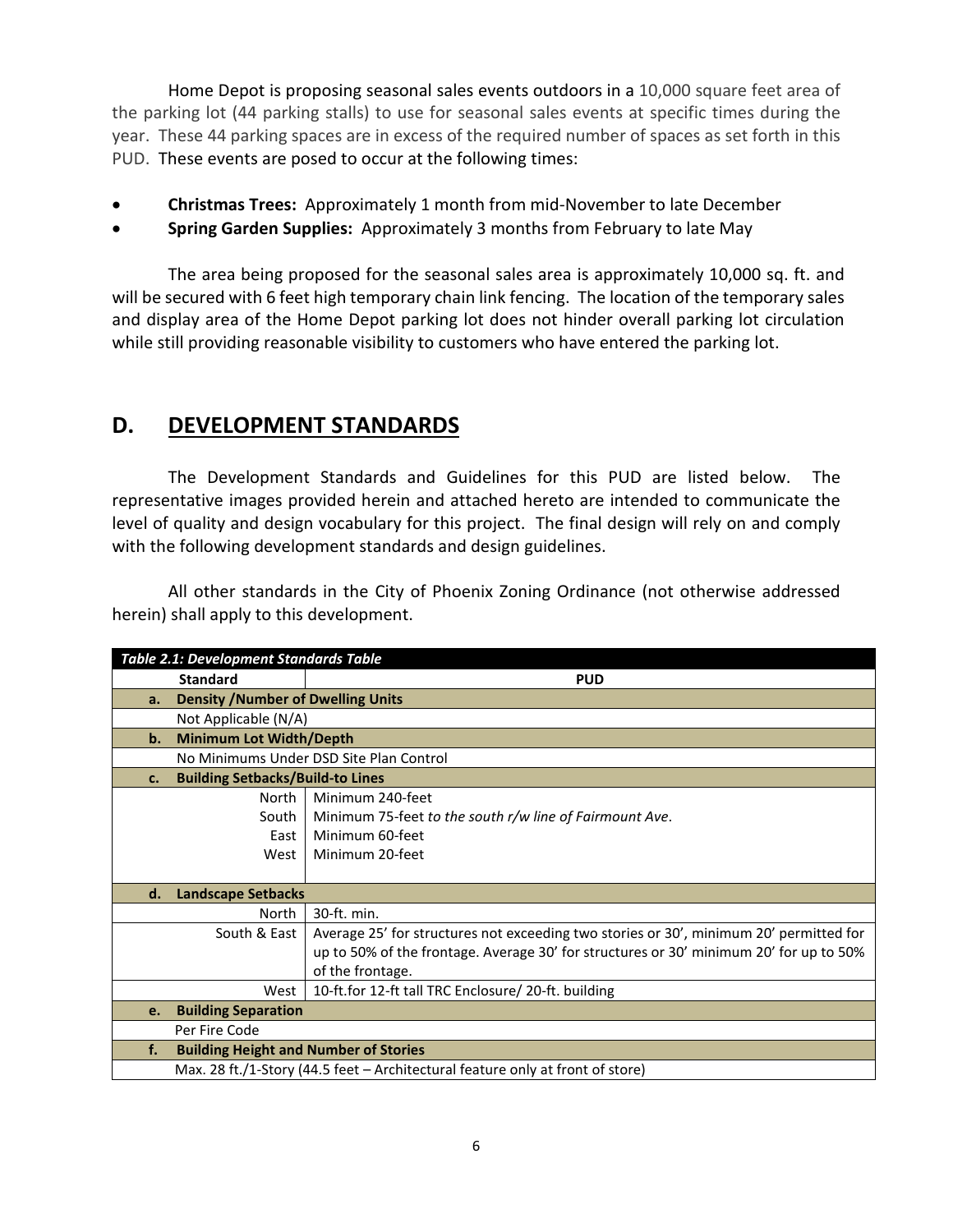| g. | <b>Lot Coverage</b>                                       |  |  |
|----|-----------------------------------------------------------|--|--|
|    | 50% exclusive of the first six (6) feet of roof overhang. |  |  |
| h. | Division of Uses - No Division of Uses                    |  |  |
|    | <b>Access</b>                                             |  |  |
|    | Major Arterial   Yes                                      |  |  |
|    | Local Street   Yes                                        |  |  |
|    |                                                           |  |  |
|    |                                                           |  |  |

\* 20 feet on center or equivalent groupings.

\*\* Measured from inside face of curb to inside face of curb.

\*\*\* Not to exceed the length of a standard City of Phoenix parking stall. Modifications to the square footage may be approved by the Planning and Development Department if the overall intent of the standard is being met.

\*\*\*\* Or as approved by the Planning and Development Department.

| <b>Table 2.2: Landscape Standards Table</b> |                                                                                        |  |  |
|---------------------------------------------|----------------------------------------------------------------------------------------|--|--|
| <b>Streetscape</b><br>a.                    |                                                                                        |  |  |
| Landscaped Setback                          |                                                                                        |  |  |
| North                                       | 30-ft.                                                                                 |  |  |
| South                                       | Average 25' for structures not exceeding two stories or 30', minimum 20' permitted for |  |  |
| & East                                      | up to 50% of the frontage. Average 30' for structures exceeding two stories or 30'     |  |  |
|                                             | minimum 20' for up to 50% of the frontage.                                             |  |  |
| West                                        | $20-ft.$                                                                               |  |  |
| Plant Type/Minimum Planting Size            |                                                                                        |  |  |
| <b>Trees</b>                                | Min. 2-inch caliper (50% of required trees)                                            |  |  |
| Shrubs                                      | Min. 3-inch caliper r multi-trunk (25% of required trees)                              |  |  |
|                                             | Min. 4-inch caliper or multi-trunk tree (25% of required trees)                        |  |  |
|                                             |                                                                                        |  |  |
|                                             | Perimeter Property Lines (not adjacent to a street)<br>b.                              |  |  |
| Perimeter Property Lines                    | (1) 2-inch caliper tree planted 20-feet on center, or in equivalent groupings, (60% of |  |  |
|                                             | required trees)                                                                        |  |  |
|                                             | (1) 1-inch caliper tree planted 20-feet on center, or in equivalent groupings, (40% of |  |  |
|                                             | required trees)                                                                        |  |  |
|                                             | (5) 5-gallon shrubs for each tree.                                                     |  |  |
|                                             |                                                                                        |  |  |
| Property Lines not adjacent                 | N/A                                                                                    |  |  |
| to an existing residential                  |                                                                                        |  |  |
| use or residential zoning                   |                                                                                        |  |  |
| district                                    |                                                                                        |  |  |
|                                             |                                                                                        |  |  |
| All other perimeter                         | 10-ft -TRC Enclosure (12-ft. tall)                                                     |  |  |
| property lines                              | 20 ft - Building                                                                       |  |  |
| Property Lines not adjacent                 | 10-ft -TRC Enclosure (12-ft. tall)                                                     |  |  |
|                                             |                                                                                        |  |  |
| to a street but adjust to                   | 20 ft - Building                                                                       |  |  |
| property zoned C-1, C-2, C-                 |                                                                                        |  |  |
| 3, A-1, A-2 and CP                          |                                                                                        |  |  |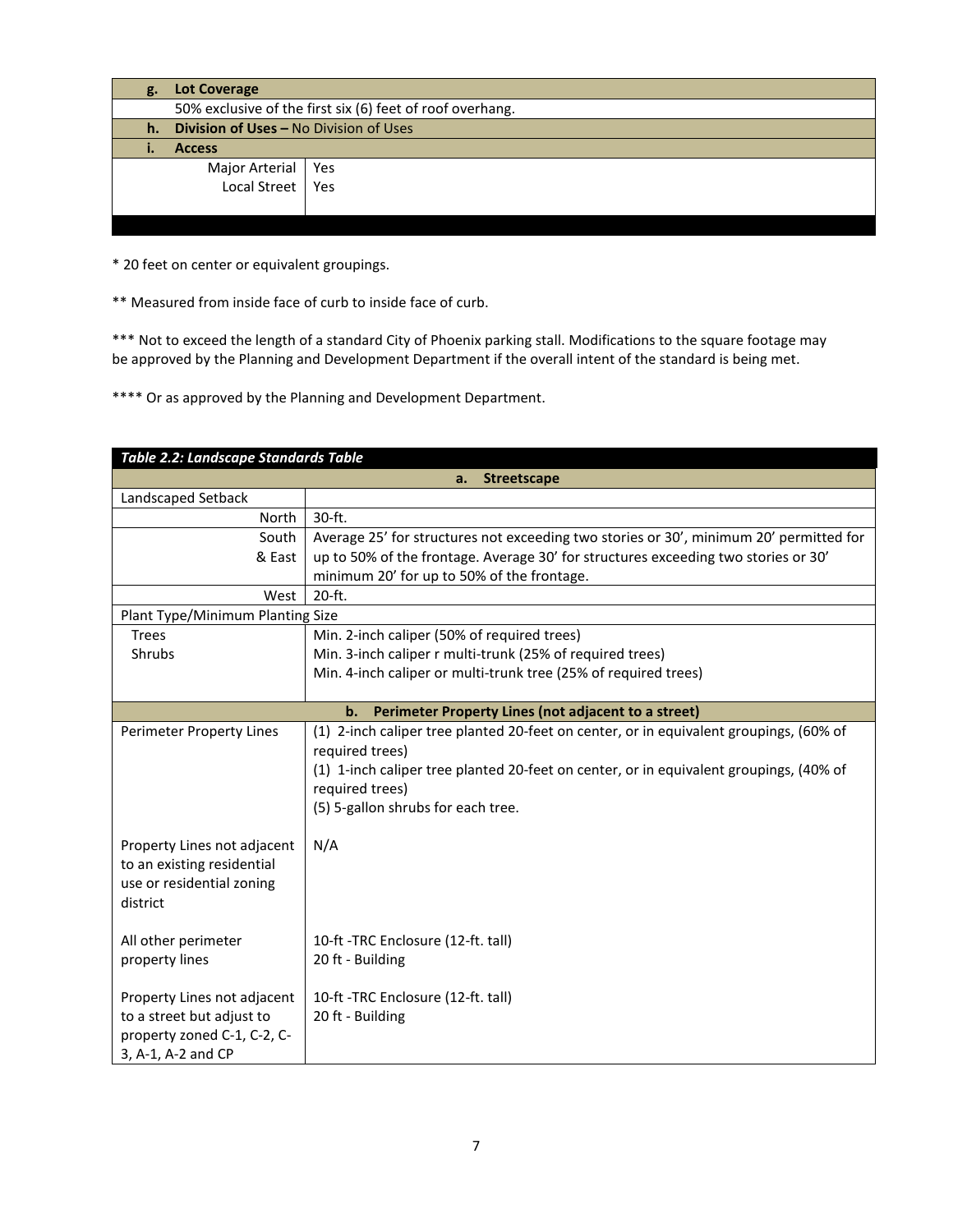| <b>Adjacent to a Building</b><br>c.                                                                                                                                                                                                                                           |                                                                                                                                                                                                                                                                                                                                                                                                                                                                                                  |  |  |
|-------------------------------------------------------------------------------------------------------------------------------------------------------------------------------------------------------------------------------------------------------------------------------|--------------------------------------------------------------------------------------------------------------------------------------------------------------------------------------------------------------------------------------------------------------------------------------------------------------------------------------------------------------------------------------------------------------------------------------------------------------------------------------------------|--|--|
| Buildings that face a public<br>street                                                                                                                                                                                                                                        | A minimum 15-foot combination sidewalk/landscaped planter at grade level adjacent<br>to the building. The sum total of the landscaping shall be a minimum one-third (1/3)<br>the length of the building facade and a minimum five (5) foot wide. Landscaping shall<br>include minimum 2-inch caliper size trees placed 20 feet on center or in equivalent<br>groupings with 5-gallon shrubs per tree, OR<br>An arcade or equivalent feature, as approved by the Planning and Development         |  |  |
|                                                                                                                                                                                                                                                                               | Department.                                                                                                                                                                                                                                                                                                                                                                                                                                                                                      |  |  |
| Plant Type/Minimum<br><b>Planting Size</b><br><b>Trees</b><br>Shrubs<br>Building façades within<br>100-ft. of the public right-<br>of-way or adjacent to<br>public entries to the<br>building (excluding<br>alleys) ****<br>****Or as approved by the<br>Planning Department. | Min. 2-inch caliper (60% of required trees)<br>Min. 1-inch caliper (40% of required trees)<br>Min five (5) g-gallon shrubs per tree<br>Min. 25% of the exterior wall length shall be treated with either a landscaped planter a<br>min. five (5) feet in width or an arcade or equivalent feature except adjacent to the<br>Garden Center.                                                                                                                                                       |  |  |
| Plant Type<br><b>Trees</b><br>Shrubs                                                                                                                                                                                                                                          | Min. 2-inch caliper (60% of required trees)<br>Min. five (5) 5-gallon shrubs per tree                                                                                                                                                                                                                                                                                                                                                                                                            |  |  |
|                                                                                                                                                                                                                                                                               | <b>Parking Lot Areas</b><br>d.                                                                                                                                                                                                                                                                                                                                                                                                                                                                   |  |  |
| <b>Interior Surface</b><br>(exclusive of perimeter<br>landscaping and all<br>setback)                                                                                                                                                                                         | 10%                                                                                                                                                                                                                                                                                                                                                                                                                                                                                              |  |  |
| Landscape Planters                                                                                                                                                                                                                                                            | At ends of each row of parking & approx. every 110'                                                                                                                                                                                                                                                                                                                                                                                                                                              |  |  |
| Landscape Planters (single<br>row of parking)                                                                                                                                                                                                                                 | Min. Min. 130 sq. ft.***                                                                                                                                                                                                                                                                                                                                                                                                                                                                         |  |  |
| Landscape Planters (double<br>row of parking)                                                                                                                                                                                                                                 | Min. 200 sq. ft. ***                                                                                                                                                                                                                                                                                                                                                                                                                                                                             |  |  |
| Landscape adjacent to<br>pedestrian walkways                                                                                                                                                                                                                                  | Minimum 15-foot wide combination sidewalk/landscaped planter along the walkway as<br>approved by Planning and Development Department. Where planters are adjacent to<br>head-in parking, they shall be a minimum 7.5 feet wide. At installation, the landscape<br>palette shall contain a mixed maturity consisting of 60% trees with minimum 2-inch<br>caliper, 40% with minimum 1-inch caliper, OR<br>An equivalent shade structure as approved by the Planning and Development<br>Department. |  |  |
| <b>Additional Parking Lot</b><br>landscaping*                                                                                                                                                                                                                                 | As needed to meet 10% minimum requirement, addl. Landscaping to be evenly<br>distributed throughout the entire parking area. Min. interior dimension five (5) feet<br>(length and width). Min. rate of one (1) for every six (6) parking spaces, evenly<br>distributed throughout the entire parking area.                                                                                                                                                                                       |  |  |
| Plant Type/Minimum Planting Size                                                                                                                                                                                                                                              |                                                                                                                                                                                                                                                                                                                                                                                                                                                                                                  |  |  |
| <b>Trees</b>                                                                                                                                                                                                                                                                  |                                                                                                                                                                                                                                                                                                                                                                                                                                                                                                  |  |  |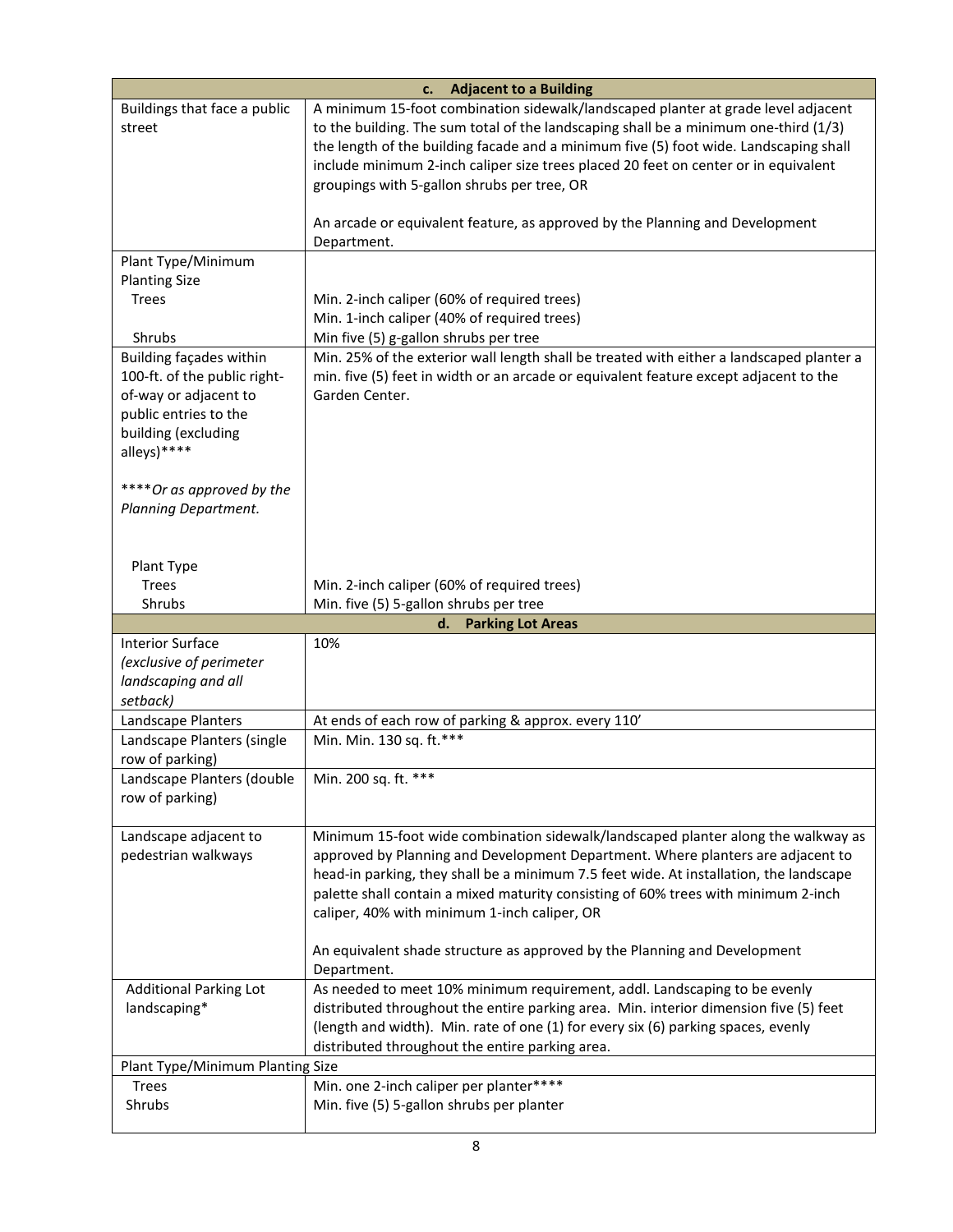### **e. Common and Retention Areas**

### Same as Streetscape Standards

| Table 2.3-7: Additional Development Standards Table   |                                                                                                                                                                                                                                                                                                                                                                                                                                       |
|-------------------------------------------------------|---------------------------------------------------------------------------------------------------------------------------------------------------------------------------------------------------------------------------------------------------------------------------------------------------------------------------------------------------------------------------------------------------------------------------------------|
| 3. Parking                                            |                                                                                                                                                                                                                                                                                                                                                                                                                                       |
| <b>Required Spaces</b>                                | 1.6 sp./1,000 sq. ft. of T.L.A.                                                                                                                                                                                                                                                                                                                                                                                                       |
| <b>Parking Space Dimensions</b>                       | Parking spaces located in surface parking lots that are single striped shall have<br>dimensions measuring a minimum of nine (9) feet by eighteen (18) feet.                                                                                                                                                                                                                                                                           |
|                                                       | If the entire surface parking lot is double striped, fifty percent (50%) of the spaces<br>provided in the lot must be nine (9) feet by eighteen (18) feet wide, while the remainder<br>of the spaces may be a minimum of nine (9) feet wide. the depth of the parking space<br>may be adjusted, as approved by the Planning and Development Department and in<br>compliance with parking area dimension policies, for angled parking. |
|                                                       | The combined depth of the parking space and the aisle width shall equal sixty-one (61)<br>feet for a double loaded aisle and forty-three (43) feet for a single loaded aisle.                                                                                                                                                                                                                                                         |
| <b>Loading Standards</b>                              | Three (3) off-street loading spaces shall be not less than ten (10) feet in width and thirty<br>(30) feet in length, exclusive of access aisles and maneuvering space.                                                                                                                                                                                                                                                                |
|                                                       | Hours of operation for developments within 300 feet of a residential district:<br>(1)                                                                                                                                                                                                                                                                                                                                                 |
|                                                       | (a) Loading and deliveries behind the Garden Center is permitted between the hours<br>of 6:00 a.m. and 10:00 p.m. Any expansion of the above-mentioned hours are subject to<br>obtaining a use permit in accordance with Section 307.                                                                                                                                                                                                 |
|                                                       | Provide designated tractor-trailer stacking area that is not any closer than 60 feet<br>(2)<br>to a residentially zoned property line.                                                                                                                                                                                                                                                                                                |
|                                                       | Loading areas/docks shall not be closer than 60 feet to a residentially zoned<br>(3)<br>property line and shall be screened by a 10-ft. high solid masonry wall behind the<br>required landscape setback.                                                                                                                                                                                                                             |
|                                                       | (4) Loading docks closer than 100 feet to a residential zoning district shall be screened<br>with a solid masonry wall at a minimum height of 10-ft. or as determined by the<br>Planning and Development Department to completely screen loading areas and delivery<br>vehicles.                                                                                                                                                      |
|                                                       | Off-loading of building materials including but not limited to lumber, blocks,<br>(5)<br>concrete, dry wall and similar bulk items is permitted at the front of the store (not the<br>Garden Center) between the hours of 10:00 p.m. and 6:00 a.m.                                                                                                                                                                                    |
| Fences/Walls<br>4.<br>(Type, Height and<br>Placement) | 10-ft. high solid masonry wall behind the required landscape setback to screen loading<br>dock area.                                                                                                                                                                                                                                                                                                                                  |
| <b>Amenities</b><br>4.                                | N/A                                                                                                                                                                                                                                                                                                                                                                                                                                   |
| <b>Shade</b><br>5.                                    | See Sustainability Section.                                                                                                                                                                                                                                                                                                                                                                                                           |
| <b>Lighting Plan</b><br>6.                            | Pursuant to City Code                                                                                                                                                                                                                                                                                                                                                                                                                 |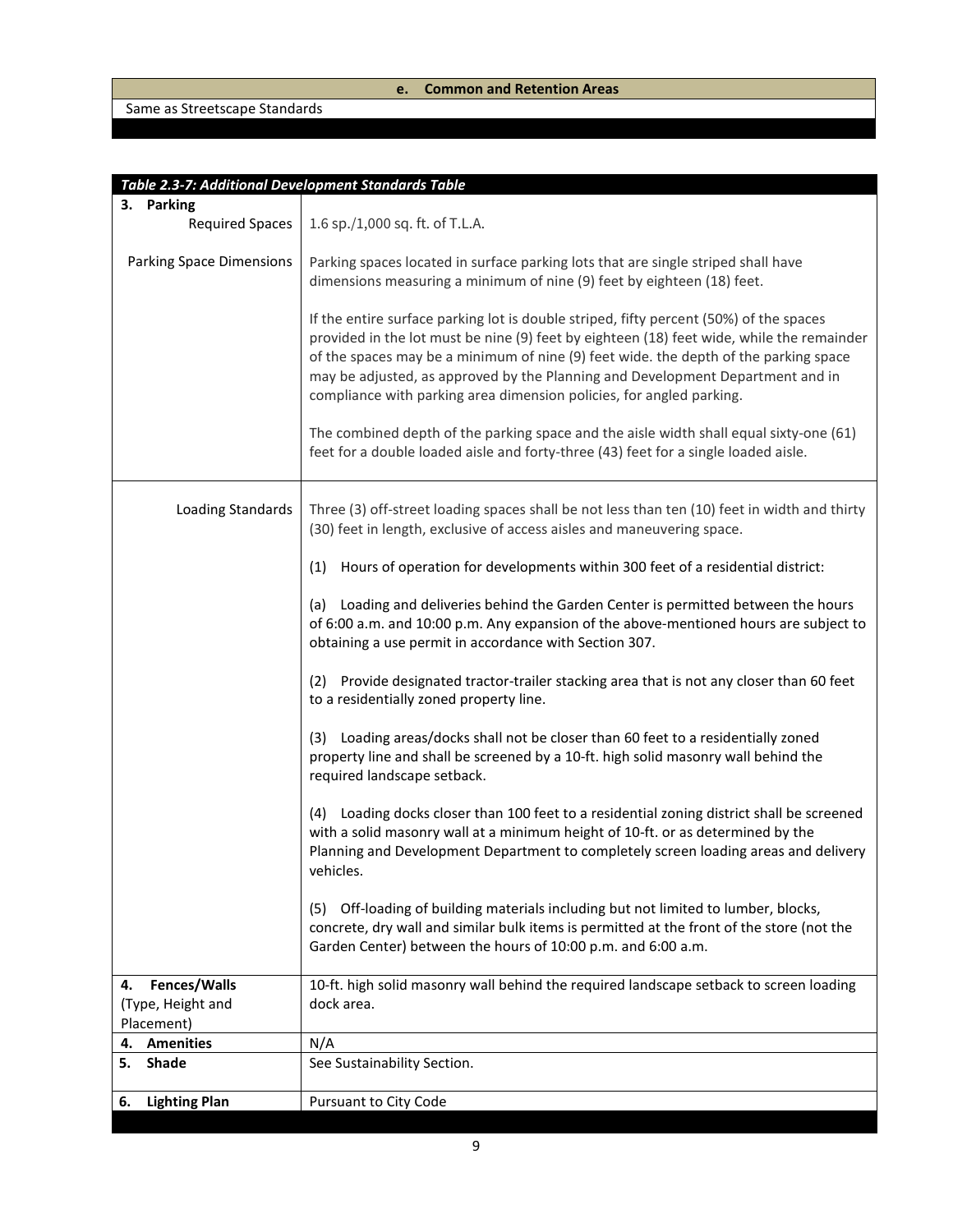# **E. DESIGN GUIDELINES**

Unless specifically modified herein, the *Home Depot PUD* shall conform to the City of Phoenix Zoning Ordinance Design Guidelines, *Section 507, Tab A*.

- *1. Facade articulation standards.*
	- The Home Depot shall be a four-sided architecturally designed building, made up of concrete tilt-up walls and multiple exterior accent materials and colors to create an attractive, urban façade.
	- The Garden Center shall be composed of painted black, metal fencing with concrete pillars with foam liner, exterior, plaster finish, maintaining the urban look of the façade and its functionality.
	- The North façade consists of 60% foam liner, plaster finished concrete tilt up walls, 10% stone veneer finishing to highlight the Lumber and Garden Center entrances, 5% painted foam liner, brick-textured concrete, and 5% Hardie board paneling as backdrop to the Lumber and Garden Center signage, as well as accenting the main entry area. The remaining 20% includes the foam formed cornices, the ornate metal fencing of the Garden Center, spandrel glazing, and metal fascia. The façade includes metal canopies above the Garden Center entrance, Lumber entrance, main entrances, and the walkway connecting the Lumber and main entrances for optimal customer convenience. The main entryway is highlighted by a differing color in a tone of brown to create a sense of invite. The front façade also features a unique tower element that is approximately 50% painted foam liner, brick-textured concrete, 50% spandrel glazing, and capped with metal fascia.
	- The South façade consists primarily of foam liner plaster finish (50%) and painted brick-textured concrete (40%) to maintain the consistent urban look of the front façade. The foam liner exterior plaster finish is divided into 40% off-white tone and 60% dark gray tone to create a well-balanced colored look. The façade utilizes a 1 foot offset overhang on the west half of the façade. The west half of the façade is further accentuated with four (4) projections having a painted foam liner plaster finish and a brick-texture 28-feet apart. The east half of the facade contains a further offset of 1-foot in the form of a painted foam liner plaster finish, brick-textured concrete wall section and overhang. The offset wall and overhang contain a smaller section of wall that is recessed to match the main façade. To the east of the main façade, the Garden Center will be obfuscated by a 10-feet tall screen wall consisting of two (2) differing colors that maintain the theme of the facade. The wall is broken up every 10-feet with 6-inch projections having a lighter color tone to create an articulated plane.
	- The West façade is made up primarily of exterior foam liner plaster finished wall, however the colors are broken up into 70% off-white tone and 30% dark gray tone to create a more diverse elevation. The façade incorporates a 1-foot offset overhang that begins on the south side and ends as a full height wall section in the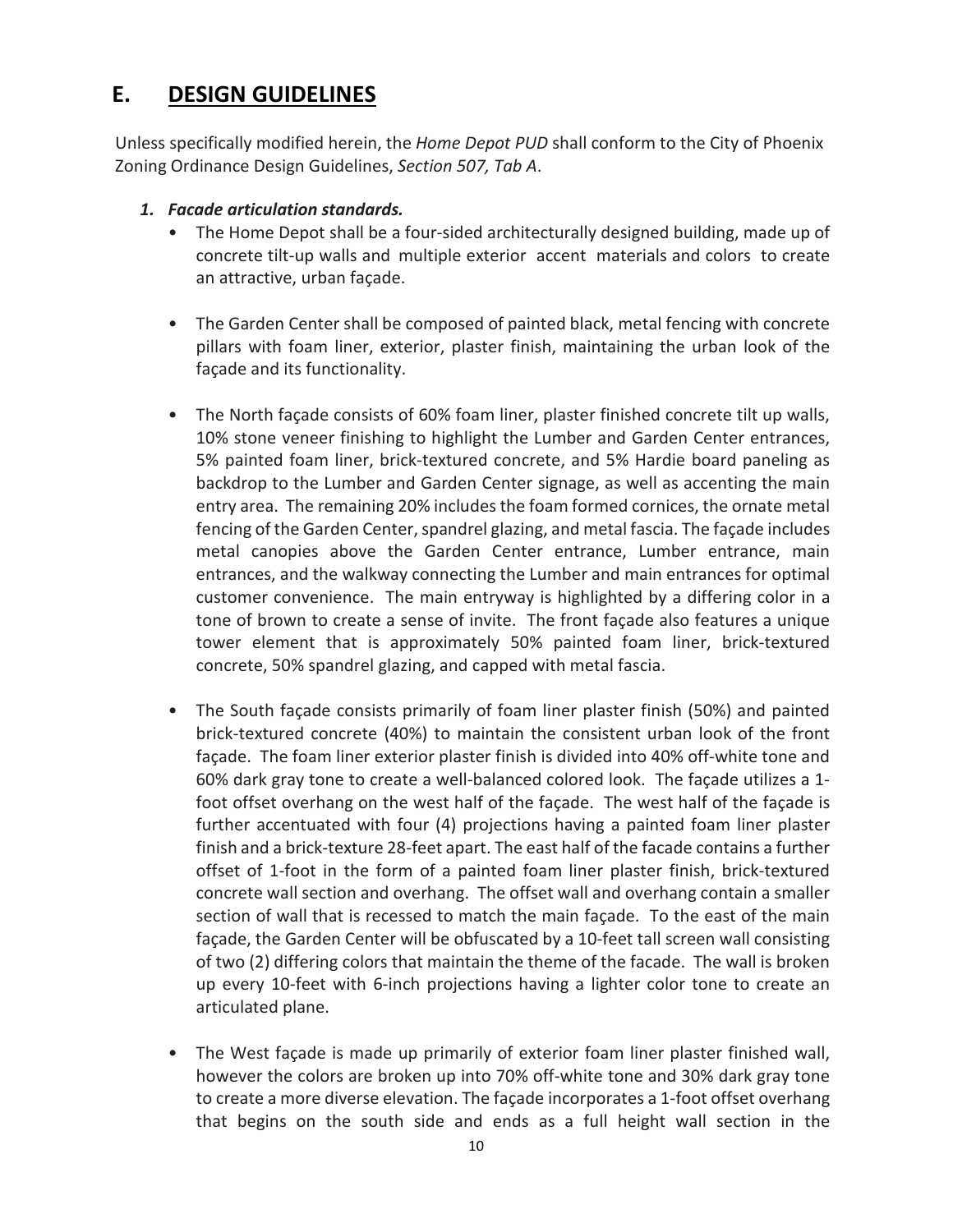approximate center of the façade. The façade includes a further 1-foot offset wall section that is adorned with gray painted foam liner plaster finish and brick-textured concrete to further articulate the elevation's urban look. The stone veneer and Hardie board paneling can also be readily seen on the west face of the Lumber canopy.

• The East façade mainly consists of the black painted, ornamental fencing of the Garden Center. Said fencing creates a screening for Garden Center operations while maintaining the urban theme of the building's façade. The fencing is broken up with foam liner plaster finished columns in an off-white tone to further emphasize the consistency. The East façade also includes the truck loading area; however, this shall be obfuscated by the 10-feet tall screen wall. The wall is broken up every 10-feet with 6-inch projections in a lighter color tone to create an articulated plane. The stone veneer and Hardie board paneling of the east face of the Lumber canopy can also be seen in the distance.

### *2. Architectural style.*

The following features, materials, and colorsshall be incorporated in the architectural style in order to best integrate into the neighborhood.

- Metal Canopies
- Spandrel glazing
- Hardie Board paneling (Tan tone)
- Stone veneer (Tan tone)
- Brake Metal Fascia
- Black metal fencing
- Prefabricated concrete screening wall
- Foam liner exterior plaster finish of concrete tilt-up wall
	- $\checkmark$  Off-white tone
	- $\checkmark$  Dark gray tone
	- $\checkmark$  Brown tone
- Foam liner, brick-textured concrete tilt-up wall (gray tone)
- Pre-finished metal roof paneling

The featured colors and materials create a natural look that blends in well with the local terrain. The offset material features help make the building standout from the other commercial buildings under conventional zoning.

The Hardie board and stone veneer is used to highlight the different building entrances in an inviting fashion.

### *3. Lighting*

All lighting shall conform to the lighting requirements in the City of Phoenix Zoning Ordinance Section 507 Tab A and City Code 23-100. The site lighting for this project will include sufficient lighting for personal safety in the parking and drive lanes and walkways, accent lighting for landscape and feature stone walls, and decorative wall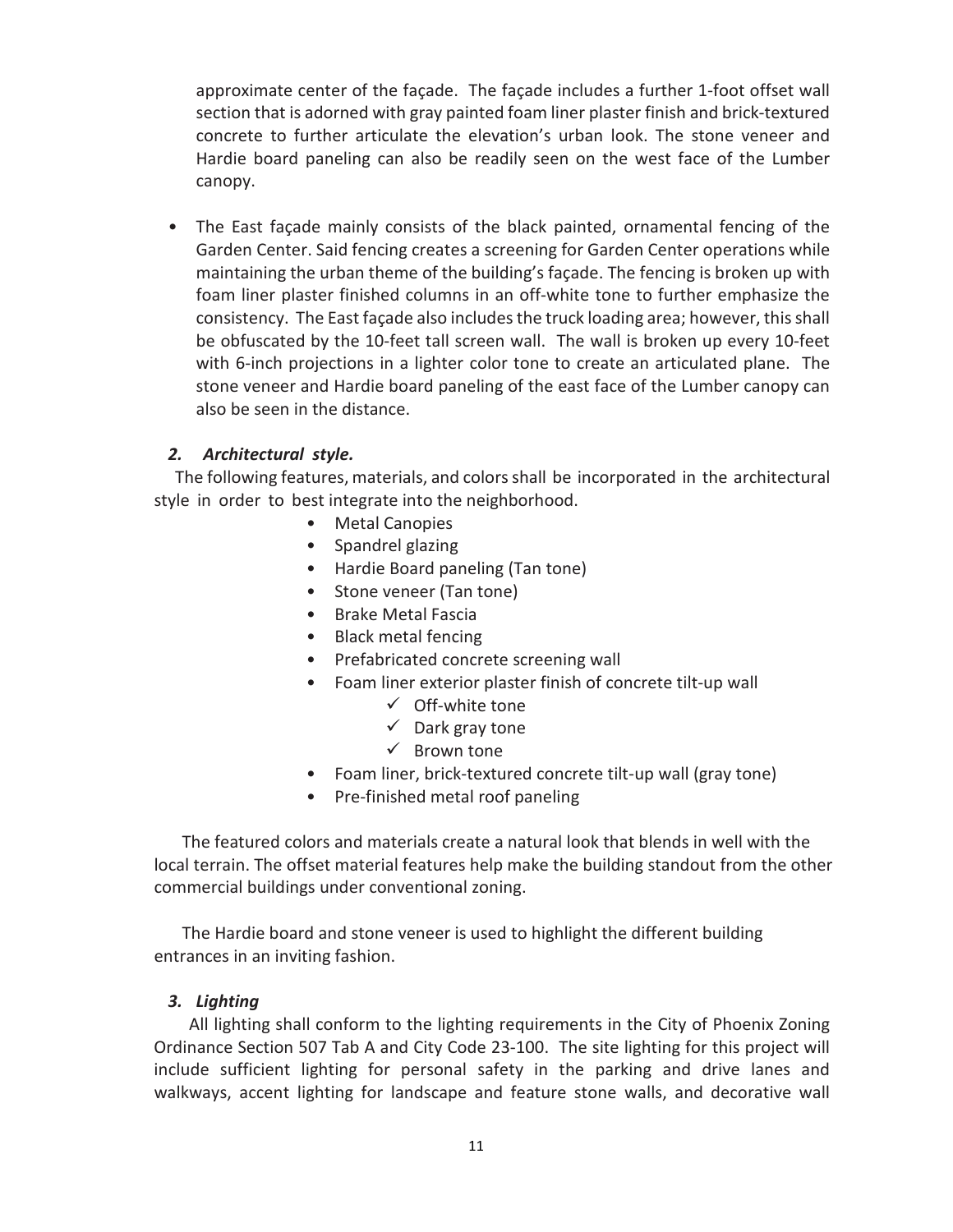sconces to identify primary entrances. The following lighting standards shall be included within the proposed *Home Depot PUD*.

- Façade lighting will be provided on the north and east elevations facing the streets from wall mounted lights to define building architecture. These light fixtures will shield the light source and will be directed downward.
- The lighting control system will be designed to provide lighting for safety from dusk to dawn and allow decorative lighting fixtures to be turned off or significantly dimmed after curfew hours.

### *4. Landscaping*

The proposed *Home Depot PUD* landscaping shall utilize the Phoenix AMA Low Water Use/Drought Tolerant Plants list of approved low water use plants. The Phoenix AMA Low Water Use/Drought Tolerant Plants list is not all inclusive but provides a starting point for the *Home Depot PUD* development and may be supplemented and modified as approved by the Planning and Development Department.

The primary goals of the Conceptual Landscape Plan are focused on creating aesthetically pleasing and functional spaces within the site that are sensitive to the surrounding community and the desert environment. The Conceptual Landscape Plan provides a colorful desert landscape appropriate to the uses within the site. Techniques including tree and plant material groupings and selection based on the suitability and requirements of the plant species while providing utility and function. (See Conceptual Landscape Plan)

Generous landscape buffer zones, harmonious with the surrounding area, provide a smooth transition between the project site and adjacent properties. The organized utilization of water efficient, colorful plant material creates sensitive pedestrian and vehicular pathways with subtle wayfinding consistencies upon entry and within the site. Overall the conceptual design delivers several aesthetic and City required elements including:

- Entry accent planting to identify entrances and welcome patrons.
- Perimeter screen planting to buffer adjacent uses.
- Shaded pedestrian walkways to City requirements.
- Shaded parking areas to City requirements.
- Corner accent planting for wayfinding and project identity.
- Drought tolerant plant palette, suitable to the desert environment.
- Inorganic and vegetative groundcovers to mitigate PM-10 concerns.

The plant palette and graphic symbols of trees shown on the Conceptual Landscape Plan depict species and quantities consistent with City required shading, spacing, buffering and screening requirements.

In summation, the design emphasizes efficient and lush desert character landscaping throughout the property to enhance the users experience, improve the user's safety and create wildlife habitat while minimizing heat gain affect and conserving water. The plan reflects an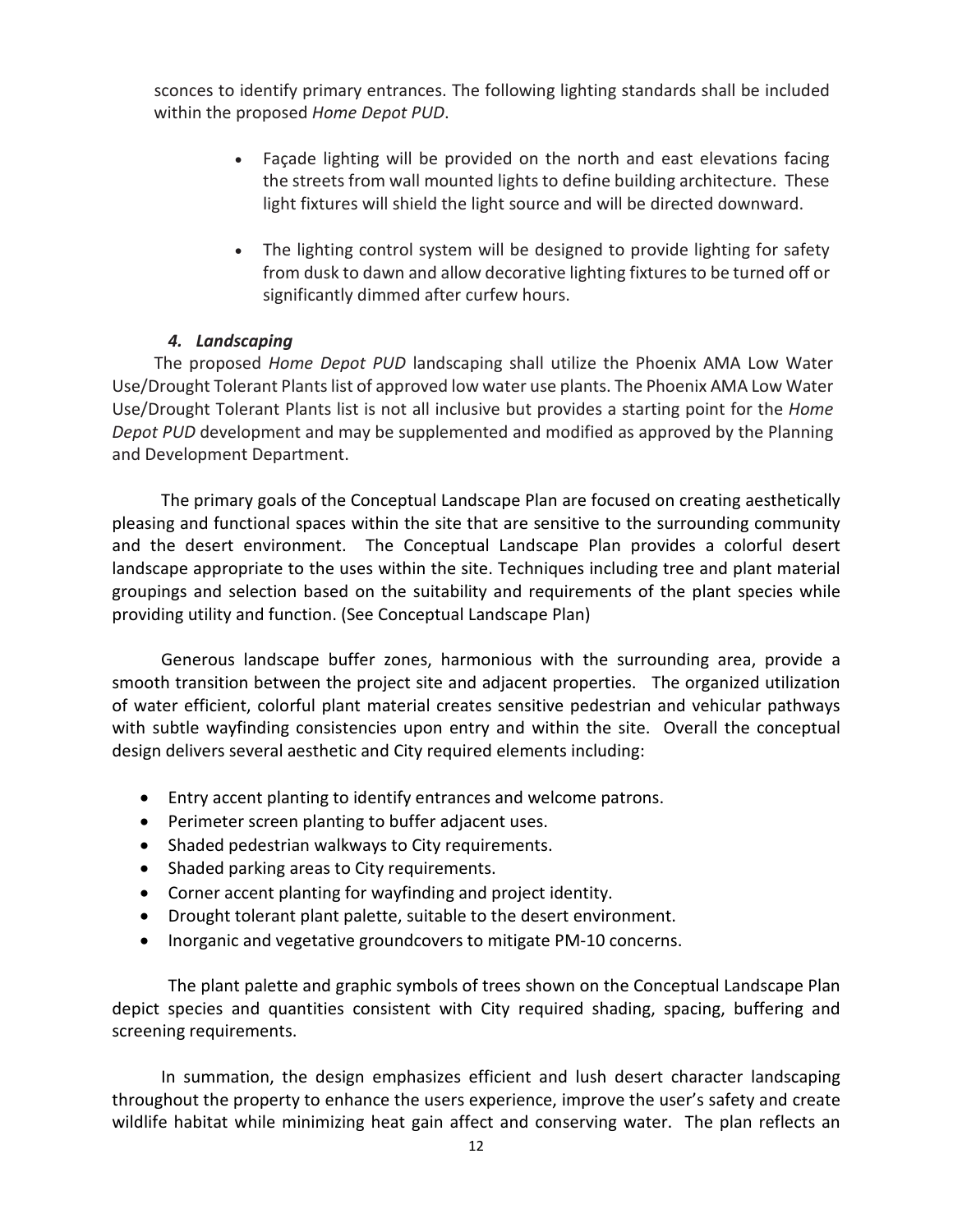environmentally sensitive and functional landscape that meets the many goals of the City for new development.

# **F. SIGNS**

The main objective of the signage program for *Home Depot PUD* is to allow for adequate identification and wayfinding signage. A general framework regarding the overall direction of the final signage plan is to ensure that the design plan is appropriate for the project as a whole. With that said a Conceptual Sign Plan is being independently provided to illustrate the framework, specifications and style of the signage.

The sign standards listed below are intended to replace and supersede the comparable sign standards contained within the City of Phoenix Zoning Ordinance. In the event of a conflict between a provision of the PUD and a provision of the City of Phoenix Zoning Ordinance, the PUD prevails. In the event that the PUD is silent regarding a specific sign standard, the City of Phoenix Zoning Ordinance controls.

### a) Sign Standards Matrix for Specific Types of Signs

This section includes specific sign standards for wall signs and ground mounted signs.

| Table 4.1 Wall Signs  |                                      |                         |
|-----------------------|--------------------------------------|-------------------------|
|                       | Maximum Height of Sign from<br>Grade | Maximum Area            |
| North Elevation       | 30-feet                              | 500 sq. ft. total       |
| South Elevation       | No Signage<br>Permitted              | No Signage<br>Permitted |
| <b>West Elevation</b> | No Signage<br>Permitted              | No Signage<br>Permitted |
| <b>East Elevation</b> | No Signage Permitted                 | No Signage<br>Permitted |

Signage will not be allowed to break the silhouette of the building (i.e. extend beyond the parapet). Modifications to these locations may be approved as a Minor Amendment to the PUD.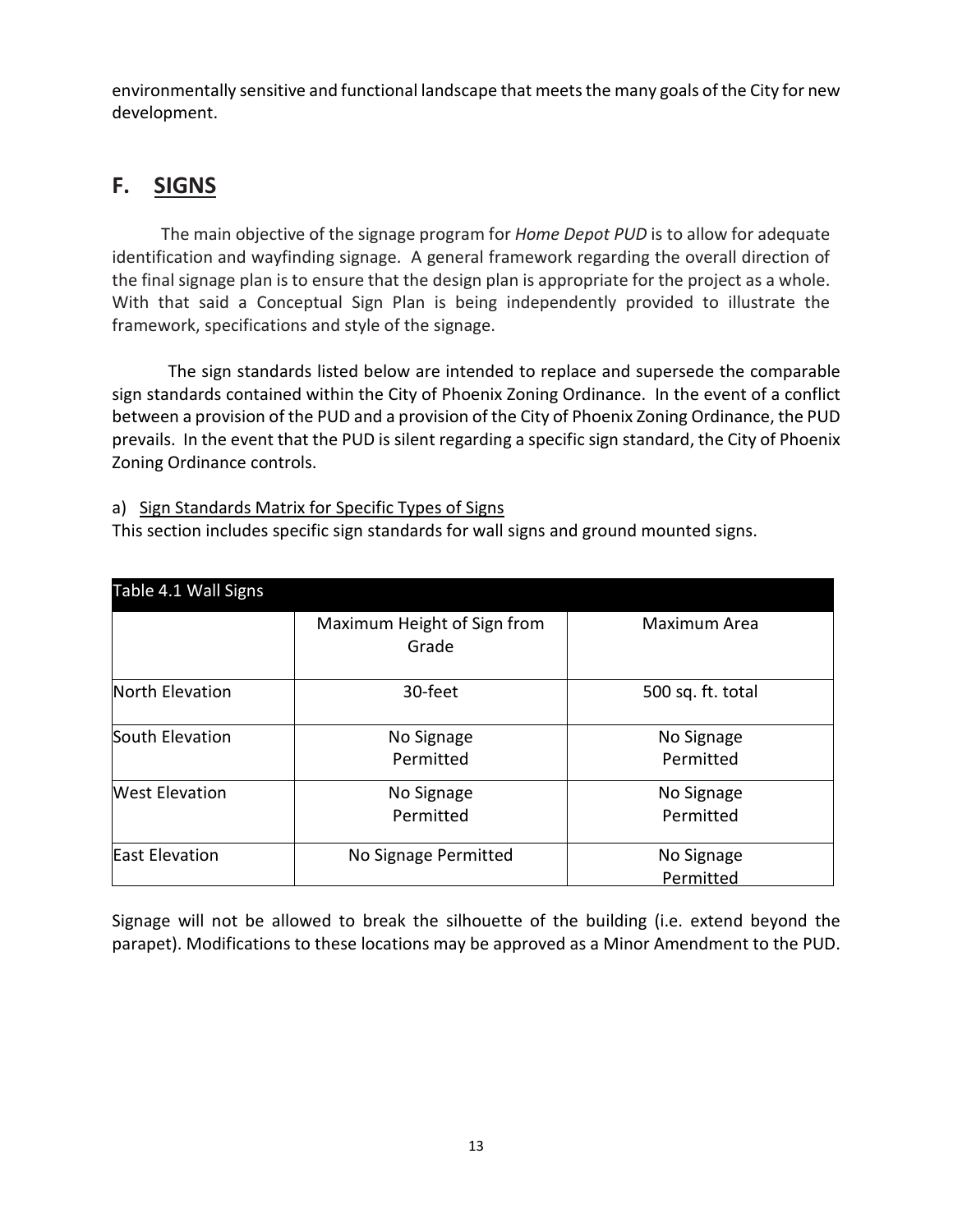### **Ground and Wall Sign Locations**



| Table 4.2: Ground Signs |                        |                      |  |  |
|-------------------------|------------------------|----------------------|--|--|
| Sign                    | Maximum Sign<br>Height | Maximum Sign<br>Area |  |  |
| Ground Sign G           | $20-ft.$               | 110 sq. ft.          |  |  |
| Ground Sign H           | $15-ft.$               | 67 sq. ft.           |  |  |

### b) Signage Design Guidelines

Signs will use materials or textures which are complementary to those used in the building. Contrasting materials or textures may be used in to add to the vibrant urban character.

Except as listed below, the construction requirements of Section 705 of the Zoning Ordinance shall control.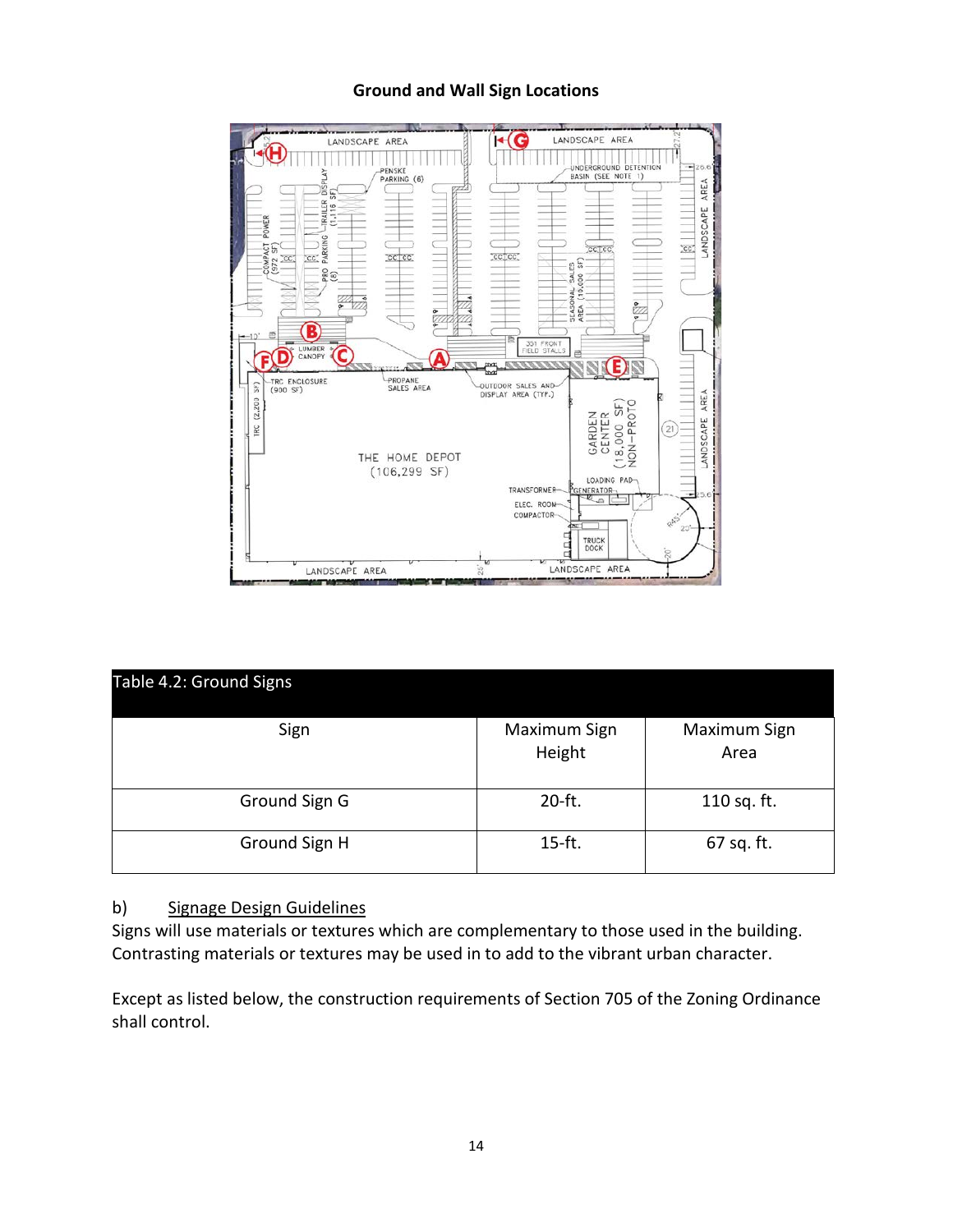| Table 4.4: Wall Sign Construction Standards |                                                               |  |  |
|---------------------------------------------|---------------------------------------------------------------|--|--|
| Display Area                                | Internally illuminated 6" thick pan-channel letters with LED; |  |  |
|                                             | individually attached to the fascia of the building.          |  |  |
| Materials                                   | Aluminum, vinyl, Lexan, paint                                 |  |  |

| Table 4.5: Locations for Wall Mounted Signs |  |  |  |
|---------------------------------------------|--|--|--|
| No Signage Permitted                        |  |  |  |
| No Signage Permitted                        |  |  |  |
| No Signage Permitted                        |  |  |  |
| North Elevation - Left (Looking South)      |  |  |  |
| THI                                         |  |  |  |
| 才首                                          |  |  |  |
| North Elevation - Right (Looking South)     |  |  |  |
|                                             |  |  |  |
| B<br><b>LUMBER</b><br>RENTAL                |  |  |  |
|                                             |  |  |  |

| Table 4.6: Ground Sign Construction Standards |                                                                  |  |  |
|-----------------------------------------------|------------------------------------------------------------------|--|--|
| Display Area                                  | Double-sided internally illuminated 2-feet deep cabinets         |  |  |
|                                               | architecturally themed to match the building with LED-Halo       |  |  |
|                                               | illuminated reverse pan channel (RPC) letters which are attached |  |  |
|                                               | to the fascia of the building to display name of community.      |  |  |
| Materials                                     | Aluminum, steel, acrylic, paint, composite wood siding           |  |  |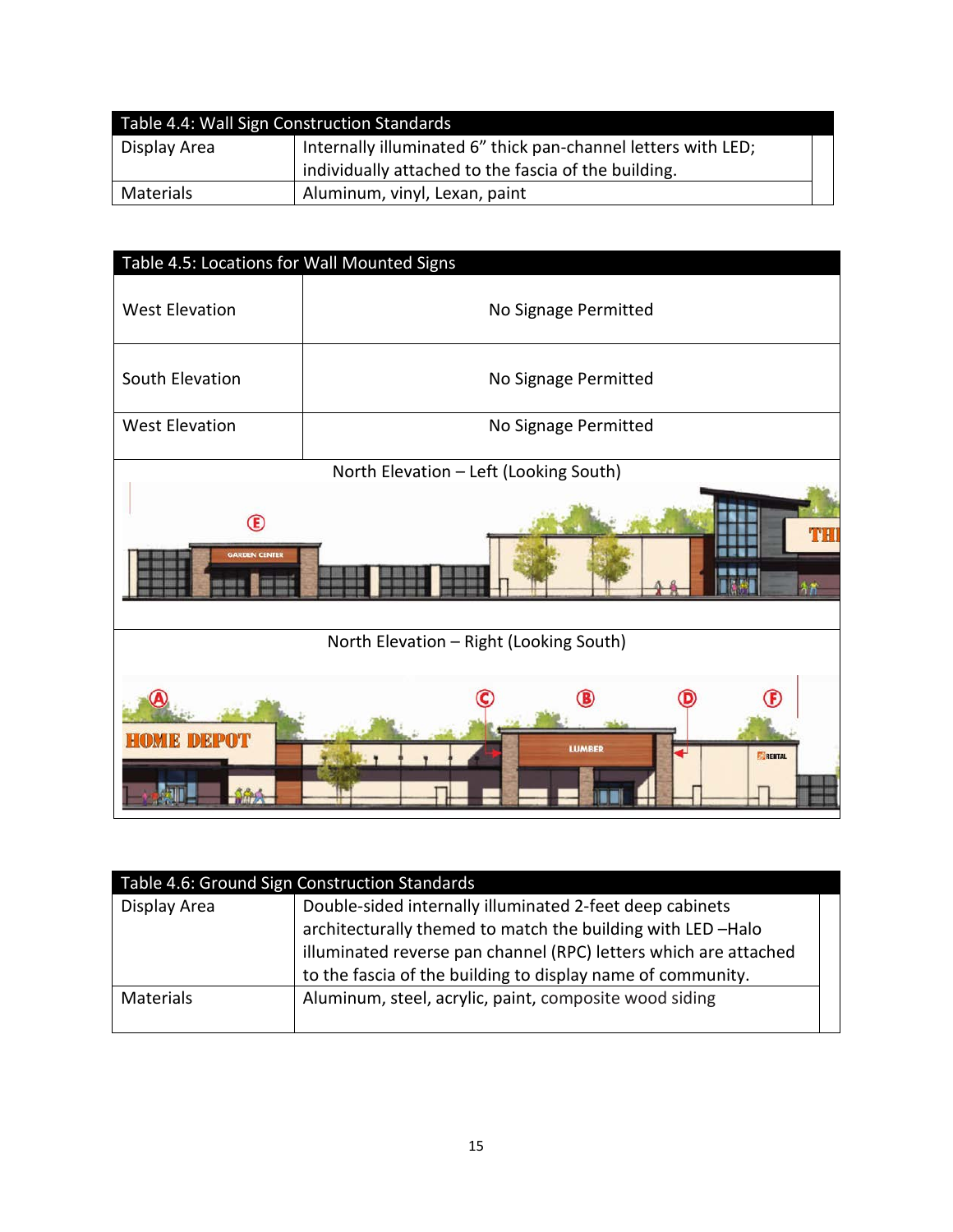# **G. SUSTAINABILITY**

Home Depot has a rich history of creating or participating in programs to reduce not only their own carbon footprint, but also the footprint or impact of its customers and its suppliers with the intent of improving sustainability. Home Depot views its products as having the potential to drive significant change. By selling greener products, customers' homes can be made greener as well.

The Home Depot was a charter member of the SmartWay program, which since 2004 has helped its partners avoid emitting 103 million tons of polluting emissions into the air. Through SmartWay, Home Depot participates in greenhouse gases data collection and reporting and encourages others to as well. Home Depot requires all THD carriers to be SmartWay partners, and Home Depot audits its carriers annually to ensure their data is properly submitted to the EPA.

In 2017, The Home Depot was awarded the U.S. Environmental Protection Agency's 2017 SmartWay Sustained Excellence Award for the fifth consecutive year. Home Depot earned this recognition through clean transportation best practices. Home Depot spent 15 billion to create its own shipping system which has enabled Home Depot to optimize the way Home Depot stores and move products, synchronize deliveries and set specific delivery schedules, reduce truckloads by filling trucks more efficiently, lower fuel consumption and emissions etc. The following is a brief list of energy related sustainability achievements:

- Earned WaterSense Partner of the Year for 6 years in a row
- In 2017, Home Depot's stores used 23.5% less electricity than in 2010. The goal was a 20% reduction by 2020.
- Helped customers recycle 1.1 million rechargeable batteries.
- Reduced greenhouse gases that would have otherwise been generated by Home Depot operations by 310,680 metric tons, or nearly 8%, equivalent to taking 66,500+ cars off the road for a year.
- 32% of the hazardous waste Home Depot accepted was recycled or reused for energy.
- Home Depot products helped customers save an estimated 79 billion gallons of water in 2017. Home Depot has pledged to help customers save 250 billion gallons of water by 2020.
- Loading efficiencies allowed us to eliminate 118,231 truckloads in the U.S., a reduction of more than 3%.
- We traveled 197.7 million fewer shipping miles in the U.S., a reduction of more than 7%.
- In 2017, Home Depot expanded our Scope 3 carbon inventory for upstream transportation and distribution of freight. Scope 3 now reflects over 90% of our annual cost of goods.

Most recently in 2017,

- Direct emissions from combustible sources and refrigerants totaled 433,633 metric tons, a 1.1% decrease compared to 2016.
- Indirect emissions from purchasing electricity totaled 1,681,640 metric tons, an 11.8% decrease year over year.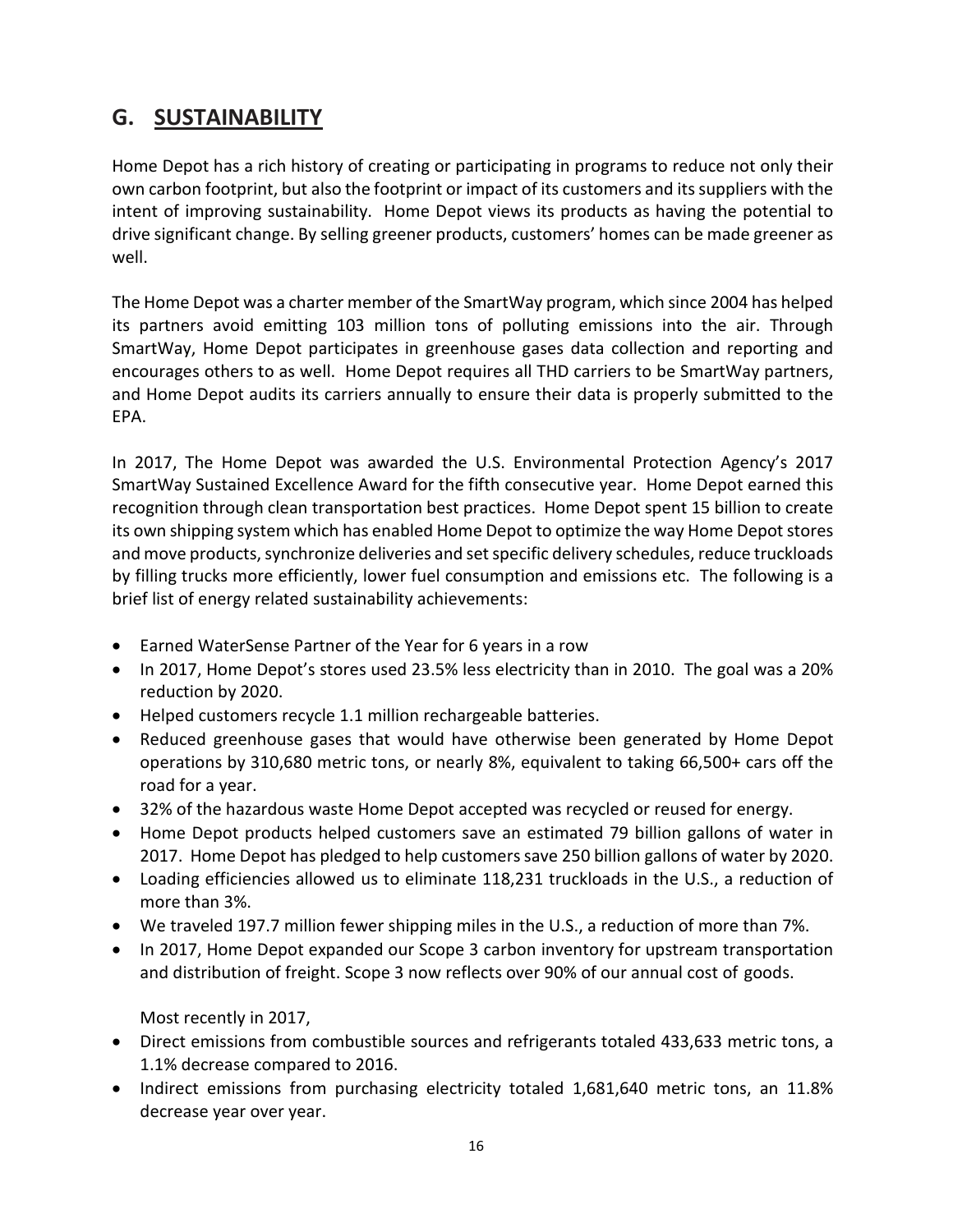• Emissions from upstream transportation and distribution of freight totaled 3,791,806 metric tons — a 10% decrease compared to 2016, after accounting for the increases in carbon inventory previously described.

After these changes, Home Depot's combined national carbon inventory for 2017 was 5,907,000 metric tons, a 648,417 metric ton decrease over 2016.

At this new store; Home Depot will continue the above listed company wide initiatives, as well as implementing the following project specific items:

- a. Hardscape: Not less than 50-percent (50%) of the surface area of the hardscape on the lot meets one or a combination of the following methods.
	- i. Shading of hardscaping: Shade is provided from existing or new vegetation (i.e., within five years) or from trellises. Shade of hardscaping is to be measured on the summer solstice at noon.
	- ii. Light-colored hardscaping: Horizontal hardscaping materials are installed with a solar reflectance index (SRI) of 29 or greater. The SRI shall be calculated in accordance with ASTM E1980. A default SRI value of 35 for new concrete without added color pigment can be used instead of measurements. Use of inorganic ground covers, such as decomposed granite and crushed gravel with be utilized.
- b. Water efficient landscaping (drought tolerant plant palette).
- c. Utilize an efficient drip irrigation system to minimize water waste.
- d. Low flow and dual flush plumbing fixtures
- e. Demand control ventilation based on C02 levels
- f. 4-lamp fixtures
- g. LED fixtures (interior and exterior)
- h. Variable frequency drives to ensure motorized equipment only uses the electricity needed to meet immediate demands.

# **H. INFRASTRUCTURE**

The Fact-Finding Summary issued for this PUD, provided for this application under separate cover, confirmed that existing utilities are present to serve the site. Any future development will of course provide evidence that the additional demands of the new construction can be provided by the existing infrastructure or that certain extensions or upgrades may be necessary.

### *1. Grading and Drainage*

The primary goal of the conceptual grading and drainage plan was to include the overall design of the proposed elevations and drainage patterns. The drainage design for this proposed development is based on criteria as outlined in the Drainage Design Manual for Maricopa County, Arizona and the City of Phoenix Engineering & Design Standards.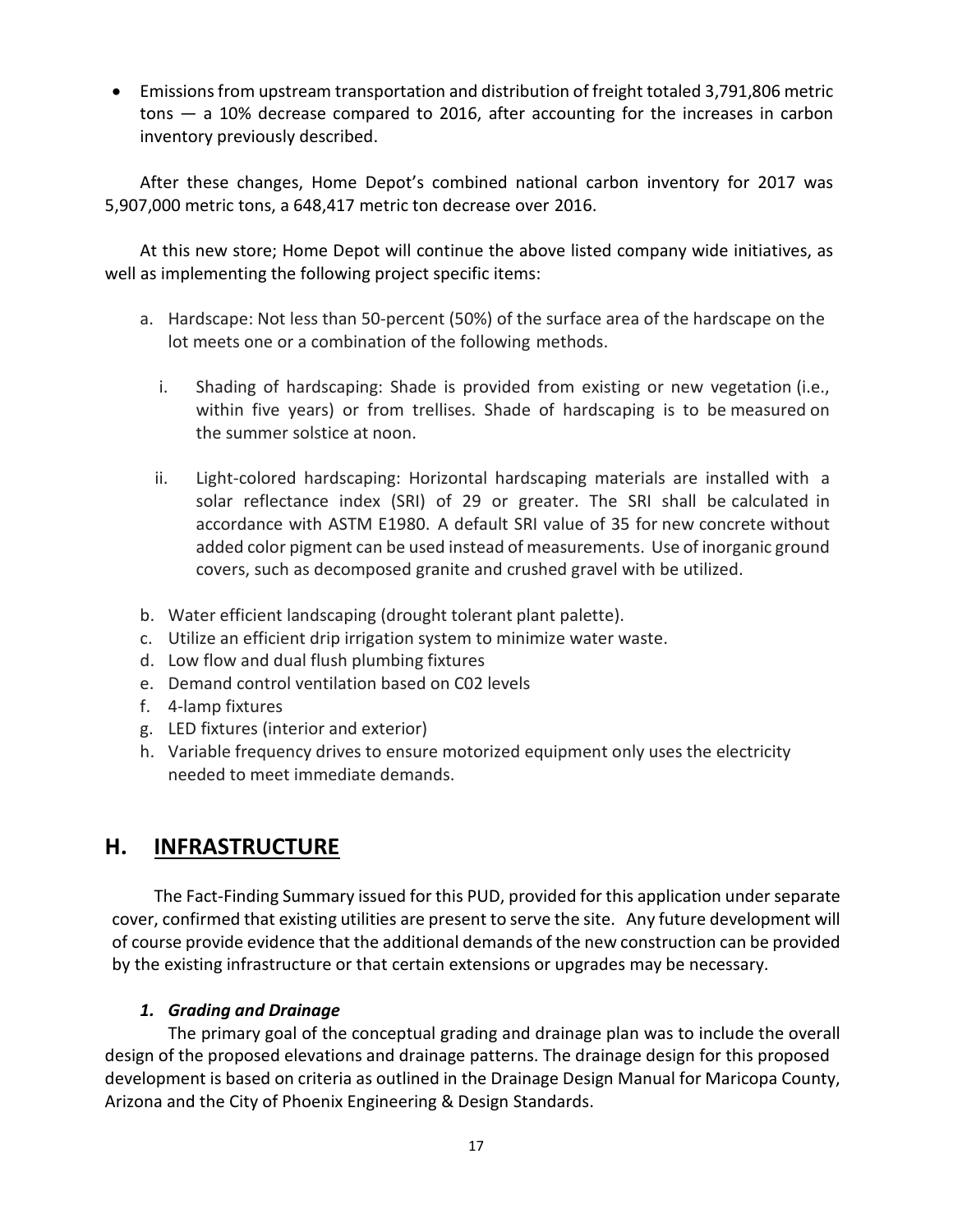The total site area is approximately 8.68 acres. Approximately 6.69 acres of the existing site is developed for a combined residential and commercial use. The remaining 1.99 acres is undeveloped. The proposed condition shall include a 106,300 SQ. FT. sales building with an 18,000 SQ. FT. garden center, and a tool rental center. The site will also include parking spaces located to the north and east of the proposed building, and a truck dock area at the south east corner of the building. Per the City of Phoenix Stormwater Policies and Standards Manual, the 6.69 acres of the site that is currently developed shall be designed for first flush conditions. The remaining 1.99 acres of new development shall be designed for the 100-yr 2hour storm event. Pending geotechnical investigation and percolation testing, the site shall be designed for infiltration and to have positive outfall to adjacent streets once the on-site storm water storage basins are filled.

The existing site is relatively flat with slopes below 2%. Existing onsite runoff flows from the north east end of the site to the south west corner of the site. The elevations vary from 1,140 ASL (above mean sea level) to 1,146 ASL. The proposed finish floor elevation is set at 1144.50 ASL, 18 inches above the average of the lowest and highest site elevations. The proposed drainage condition shall not allow run-off. The proposed grading shall direct run-off to drainage inlets via surface flow, then piped to an underground infiltration system located at the north west corner of the site. Drainage from the building shall be collected via roof drains and piped to the underground infiltration system. The proposed underground infiltration system will be sized to contain the site storage volume per jurisdictional requirements. Once the underground infiltration system fills for the 100-year, 2-hour storm event and the first flush requirements, the remaining flows shall be directed to the existing 30-inch storm drain facility located in E. Indian School Road.

Tait & Associates will work with the City of Phoenix to develop the storm water management systems appropriate for the site. Emphasis will be placed on determining the appropriate storm water Best Management Practices (BMPs) early on in the design process. Outline and design of temporary soil erosion control practices will be clearly shown on the construction plans.

#### *2. Water and Wastewater*

The project site is served by the existing City of Phoenix water and wastewater systems. Additional proposed construction will be subject to a capacity review and approval. Infrastructure improvements may be required to provide service. The improvements will be designed and constructed in accordance with City Code requirements and Water Service Department Design Standards and Policies.

A new 2-inch domestic service, meter, and backflow preventer will be installed from the existing 8-inch CIP waterline in E. Indian School Road. The final size will be determined by the plumbing engineer during final design.

A new 6-inch fire service line will be installed from the existing 8-inch waterline in E. Indian School Road. A double detector check assembly, PIV, and FDC will be proposed along E. Indian School Rd. The final size will be confirmed during final design. Two on-site fire hydrants will be proposed for building coverage.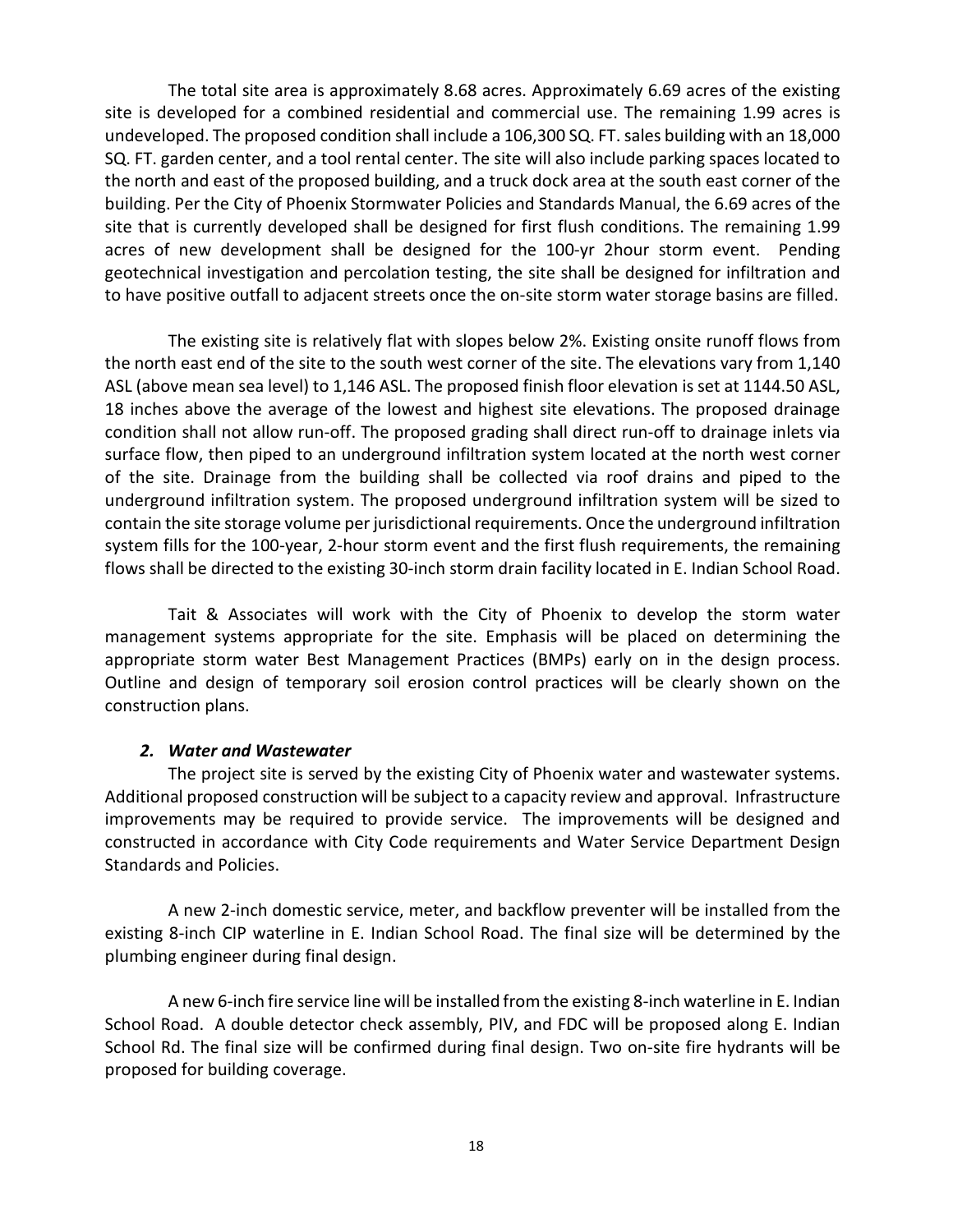A new connection to the 8-inch CIP waterline in E. Indian School Rd. for a 1.5- inch irrigation service, meter, and backflow preventer will be installed for irrigation purposes.

A new 8-inch VCP sewer connection will be proposed to the existing sewer manhole in 22<sup>nd</sup> Street. Final design and sizing of the sewer main will be coordinated with the plumbing engineers during final design.

### *3. Dry Utilities*

Natural gas for the site will come from a separate service agreement with The Southwest Gas Company. Electric power for the site will come from a separate service agreement with Arizona Public Service. Telephone service for the site will come from a separate service agreement with AT&T. CATV service for the site will come from a separate service agreement with COX Communications.

### *4. Circulation Systems*

The surrounding public roadways will be updated to current ADA guidelines if not in conformance. The PUD is not anticipated to negatively impact existing roadway capacities. The project is bounded by Indian School Road to the north, 22<sup>nd</sup> Street to the east and Fairmount Avenue to the south. There are two bus stops along Indian School Road. One is approximately 480 feet west of the westerly property line and the second is approximately 100 feet east of the easterly property line.

Vehicular Ingress/Egress Public- Access for the public will primarily be from Indian School Road and 22<sup>nd</sup> Street. At Indian School, one access point will be a shared access with the property to the west via a private driveway at the 21<sup>st</sup> Street alignment and a second will be located midblock between the private driveway & 22<sup>nd</sup> Street. The access on 22<sup>nd</sup> street will be about midblock, but shifted northerly so that it will be off-set north from E. Amelia Ave.

Vehicular Ingress/Egress Employees – Employees will utilize the same three (3) entrance and exits that the public will utilize. Two (2) on Indian School Road and one (1) on  $22^{nd}$  street.

Deliveries – During the daytime hours, delivery trucks and vehicles will enter and exit the site using the entrances on Indian School Road and exit northbound onto 22<sup>nd</sup> St. Deliveries to the loading dock area will be permitted from 6:00 a.m. to 10:00 p.m. During the evening hours after 10:00 p.m., deliveries shall be made only to the Lumber store entrance at the front of the store and enter and exit the property directly to and from Indian School Road.

Vehicular Ingress/Egress Emergencies – Emergency vehicles will utilize the same three (3) access points that the public will utilize.

Bike Paths – There will be no dedicated bike paths within the project. Bikes will utilize the same drive and drive isle as vehicles

Pedestrian Circulation - Public sidewalks along Indian School Road, 22<sup>nd</sup> Street and Fairmount Avenue will be constructed as part of the project and will be ADA compliant. A dedicated ADA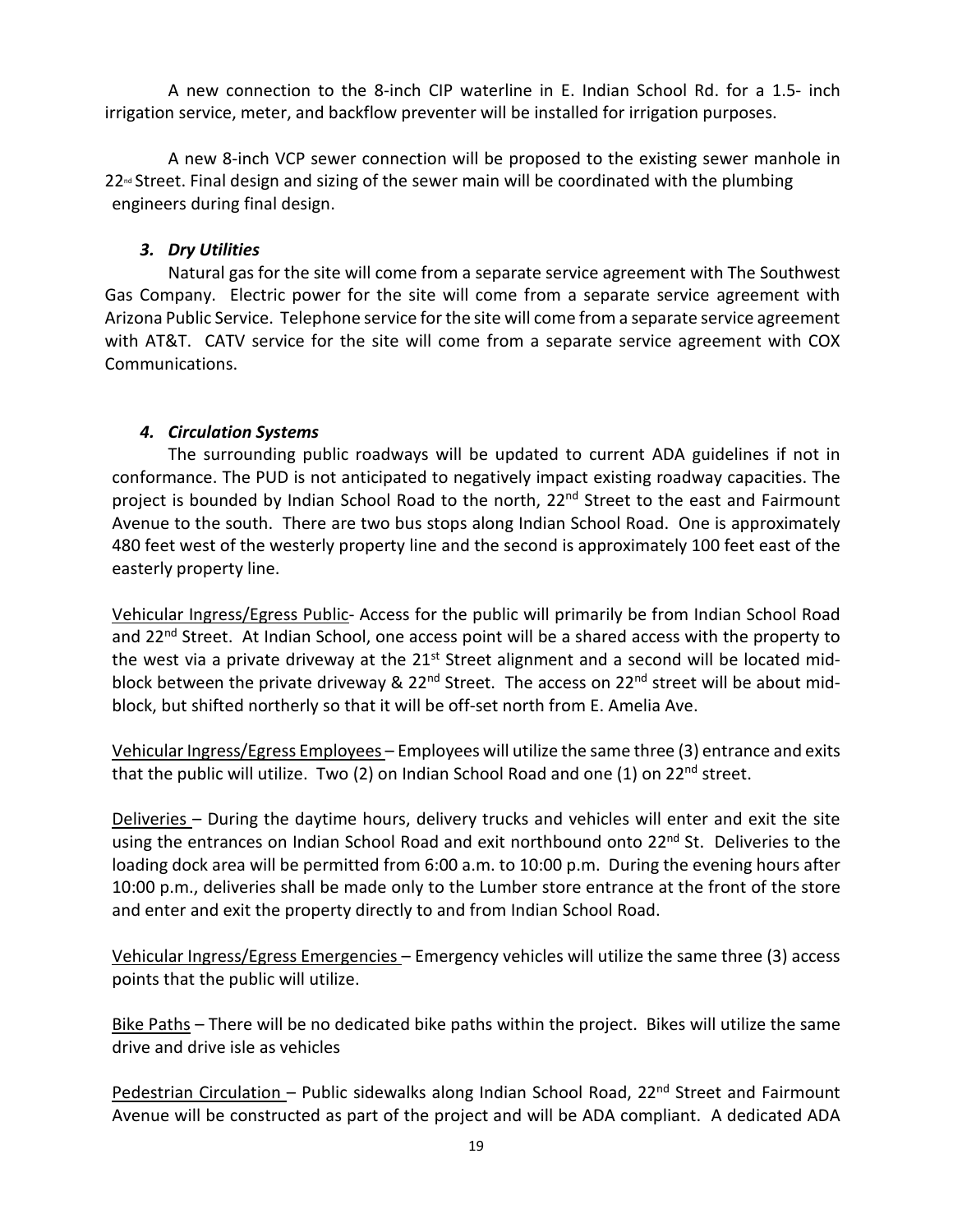path will be constructed from the Indian School public right of way to the store entrance. This walkway with be at the center drive entry. The walkway will traverse south to the front entry of the proposed store. The walk way will be protected by curbs and will have code compliant ADA ramps where it crosses the drive isles.



#### **Circulation Plan**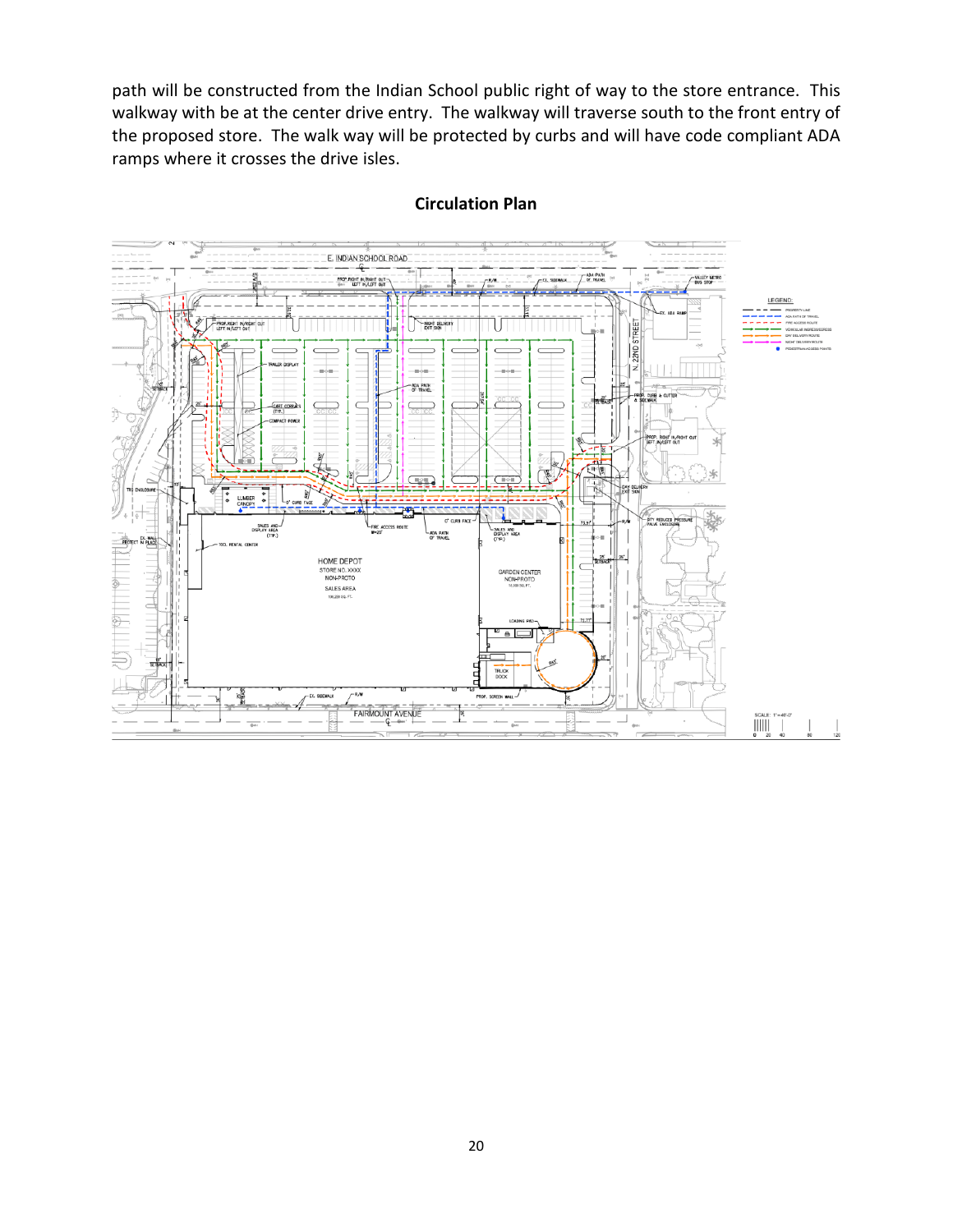# **I. LEGAL DESCRIPTION**

The Land referred to herein below is situated in the County of Maricopa, State of Arizona, and is described as follows:

THE NORTHEAST QUARTER OF THE NORTHWEST QUARTER OF THE NORTHEAST QUARTER OF SECTION 27, TOWNSHIP 2 NORTH, RANGE 3 EAST OF THE GILA AND SALT RIVER BASE AND MERIDIAN, MARICOPA COUNTY, ARIZONA;



**O:\INDEX\Home Depot\22nd St. and Indian School Road\Docs\PUD Drafts\Draft 2.15.19.docx**